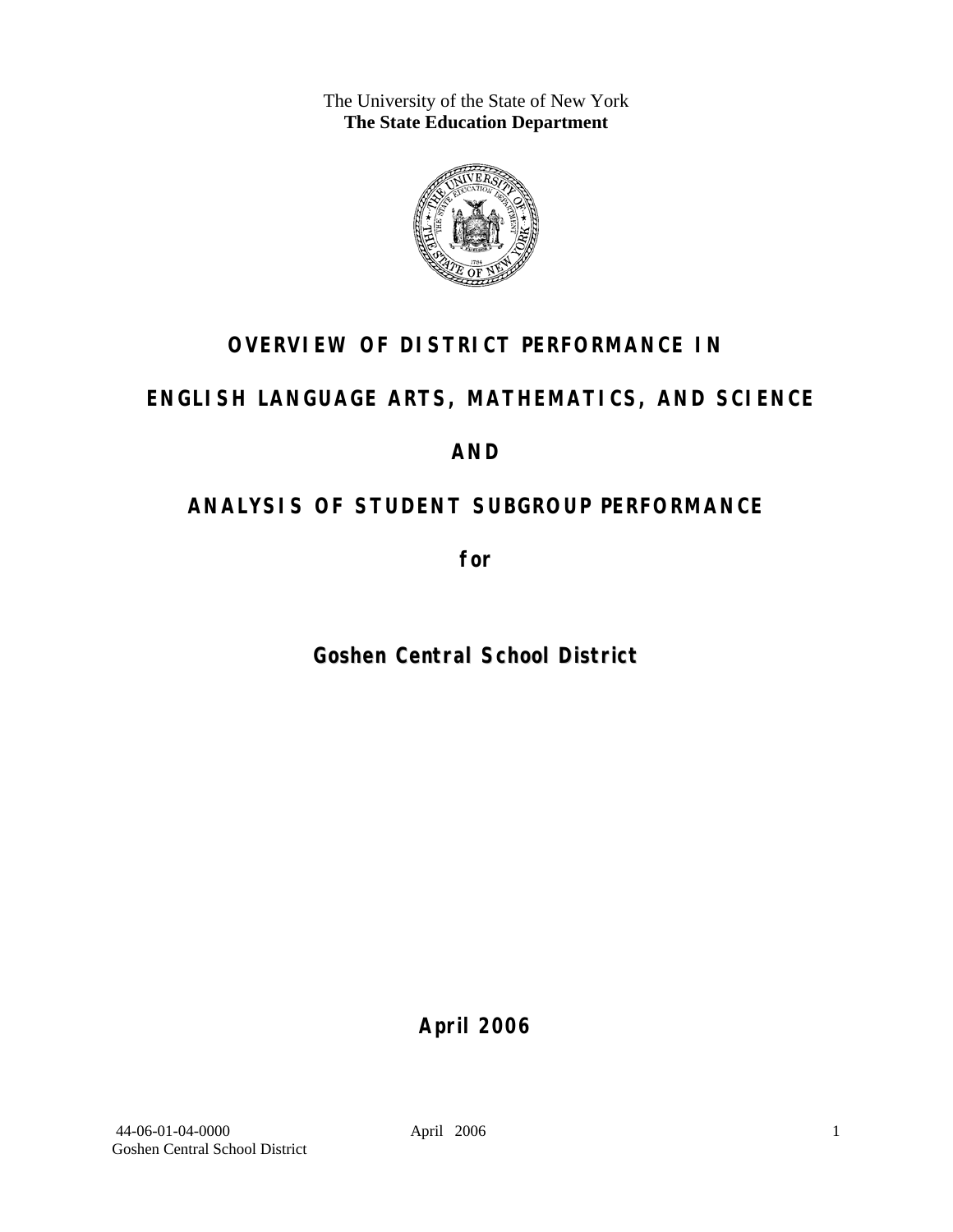#### **THE UNIVERSITY OF THE STATE OF NEW YORK**

#### **Regents of The University**

| Hollis                |
|-----------------------|
| New Rochelle          |
|                       |
| <b>North Syracuse</b> |
| New York              |
|                       |
| Buffalo               |
| Hartsdale             |
| Albany                |
| <b>Bronx</b>          |
| <b>Binghamton</b>     |
| Rochester             |
| New York              |
| <b>Brooklyn</b>       |
| <b>Great Neck</b>     |

#### **President of The University and Commissioner of Education**

RICHARD P. MILLS

**Interim Deputy Commissioner for Elementary, Middle, Secondary and Continuing Education**  JEAN STEVENS

#### **Assistant Commissioner for Standards, Assessment and Reporting**  DAVID M. ABRAMS

#### **Coordinator, Information and Reporting Services**

MARTHA P. MUSSER

The State Education Department does not discriminate on the basis of age, color, religion, creed, disability, marital status, veteran status, national origin, race, gender, genetic predisposition or carrier status, or sexual orientation in its educational programs, services and activities. Portions of this publication can be made available in a variety of formats, including braille, large print or audio tape, upon request. Inquiries concerning this policy of nondiscrimination should be directed to the Department's Office for Diversity, Ethics, and Access, Room 530, Education Building, Albany, NY 12234. **Requests for additional copies of this publication may be made by contacting the Publications Sales Desk, Room 309, Education Building, Albany, NY 12234.** 

Please address all correspondence about this report that is not related to data corrections to:

*School Report Card Coordinator Information and Reporting Services Team New York State Education Department Room 863 EBA 89 Washington Avenue Albany, NY 12234*  E-mail: *RPTCARD@mail.nysed.gov*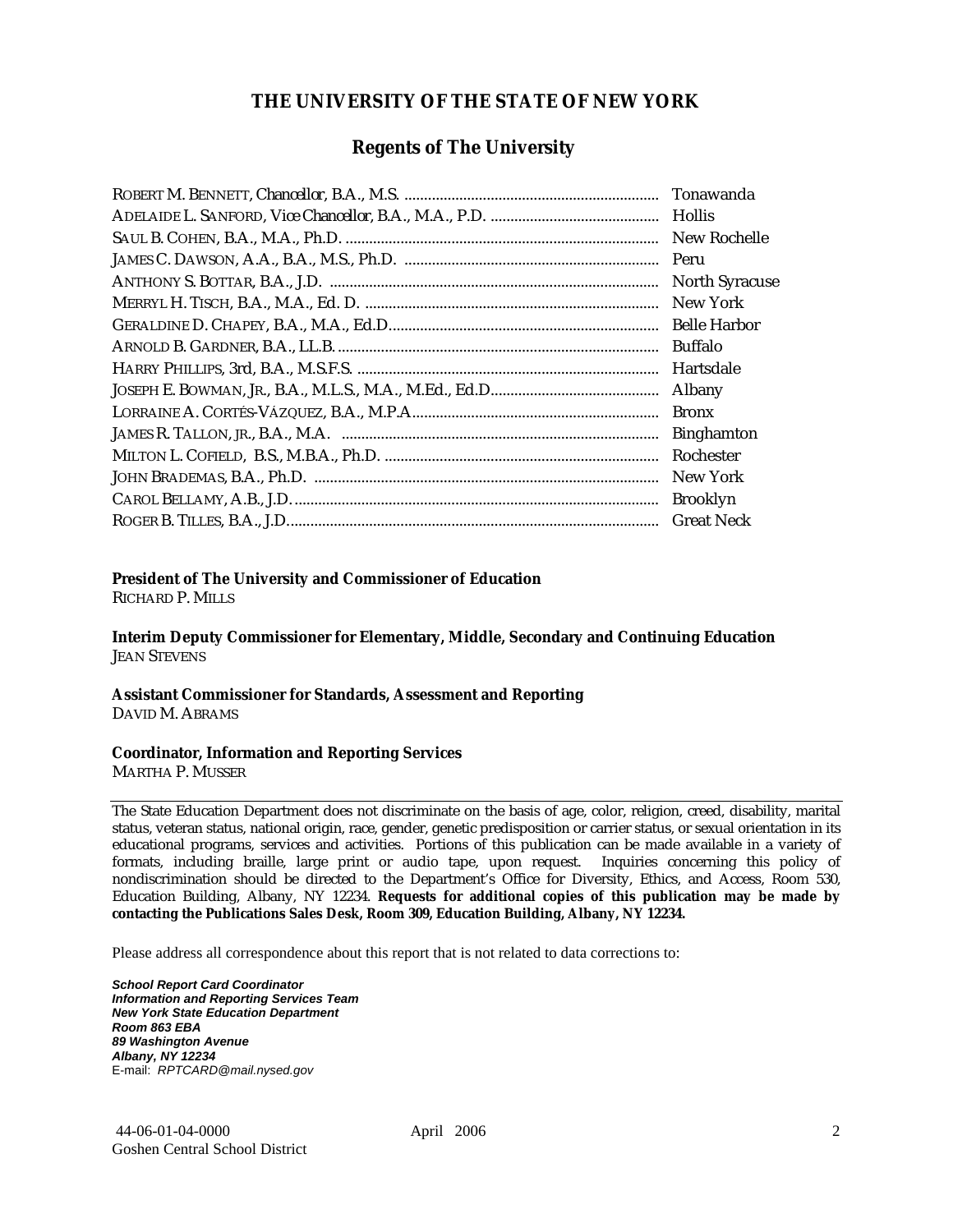The *New York State District Report Card* is an important part of the Board of Regents effort to raise learning standards for all students. It provides information to the public on student performance and other measures of district performance. Knowledge gained from the district report card on a district's strengths and weaknesses can be used to improve instruction and services to students.

The *New York State District Report Card* consists of three parts: the *Overview of District Performance in English Language Arts, Mathematics, and Science and Analysis of Student Subgroup Performance,* the *Comprehensive Information Report,* and the *Accountability Status Report.* The *Overview and Analysis* presents performance data on measures required by the federal No Child Left Behind Act: English, mathematics, science, and graduation rate. Performance data on other State assessments can be found in the *Comprehensive Information Report*. The *Accountability Status Report* provides information as to whether a district is making adequate progress toward enabling all students to achieve proficiency in English and mathematics.

State assessments are designed to help ensure that all students reach high learning standards. They show whether students are getting the foundation knowledge they need to succeed at the elementary, middle, and commencement levels and beyond. The State requires that students who are not making appropriate progress toward the standards receive academic intervention services.

In the *Overview*, performance on the elementary- and middle-level assessments in English language arts, mathematics, and science is reported in terms of mean scores and the percentage of students scoring at each of the four levels. These levels indicate performance on the standards from seriously deficient to advanced proficiency. Regents examination scores are reported in four score ranges. Scores of 65 to 100 are passing; scores of 55 to 64 earn credit toward a local diploma (with the approval of the local board of education). Though each elementary- and middle-level assessment is administered to students in a specific grade, secondary-level assessments are taken by students when they complete the coursework for the core curriculum. Therefore, the performance of students at the secondary level is measured for a student cohort rather than a group of students at a particular grade level. Students are grouped in cohorts according to the year in which they first entered grade 9.

The assessment data in the *Overview and Analysis* are for all tested students in the district, including general-education students and students with disabilities. In the *Overview*, each district's performance is compared with that of all public schools statewide. In the *Analysis*, performance is disaggregated by race/ethnicity, disability status, gender, limited English proficient status, income level, and migrant status.

Explanations of terms referred to or symbols used in this part of the district report card may be found in the glossary on the last page. Further information on the district report card may be found in the guide, *Understanding Your School Report Card: April 2006*, available on the Information and Reporting Services Web site at www.emsc.nysed.gov/irts.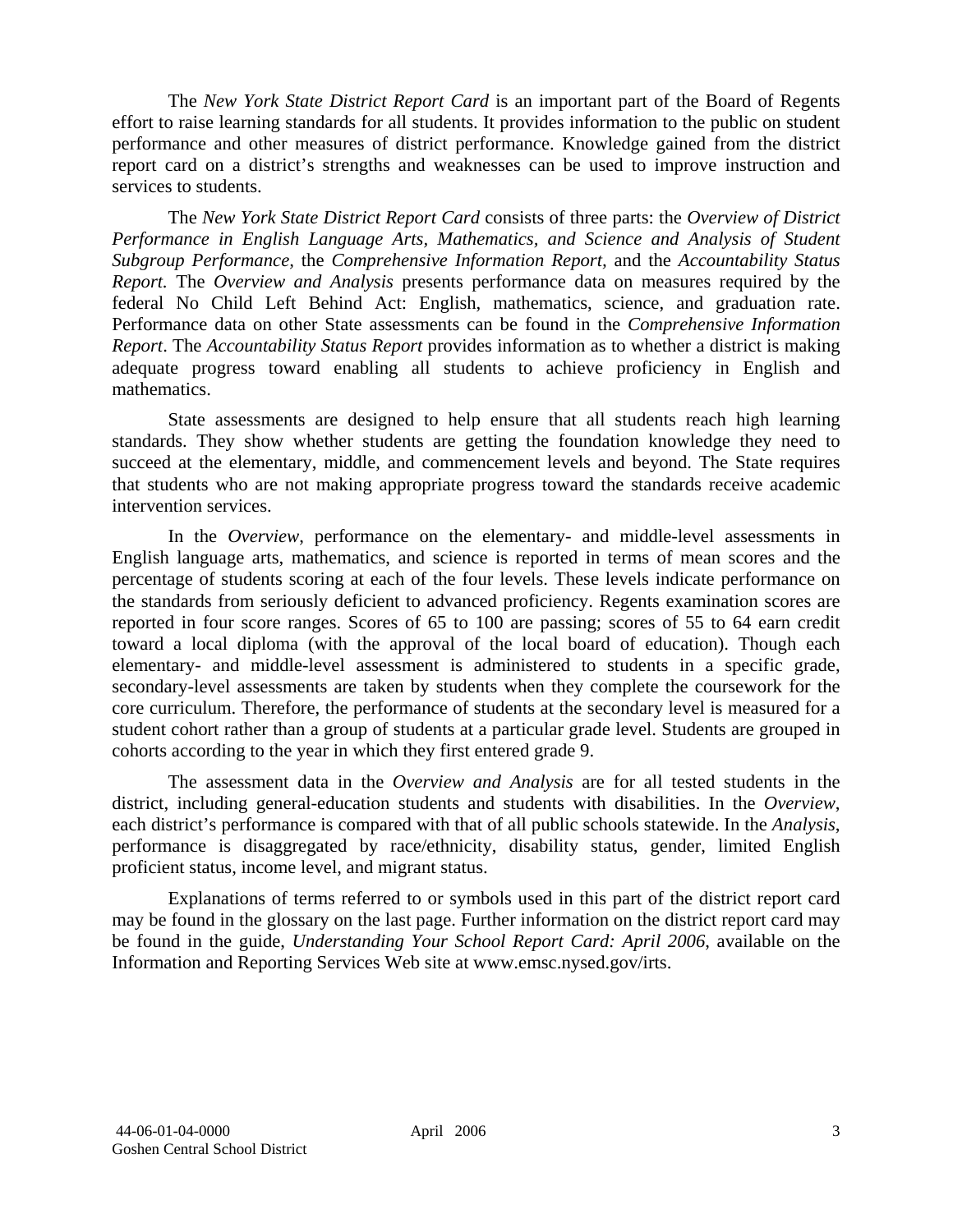# **Overview of District Performance in English Language Arts, Mathematics, and Science**

## **District Profile**

| Superintendent:<br>Rov Reese |             | (845)294-2410<br>Phone:   |
|------------------------------|-------------|---------------------------|
| <b>Organization</b>          | Grade Range | <b>Student Enrollment</b> |
| $2004 - 05$                  | ΝA          | 2853                      |

| 2003-04 District-wide Total Expenditure per Pupil      | \$13.502 |
|--------------------------------------------------------|----------|
| 2003-04 NYS Public Schools Total Expenditure per Pupil | \$13,826 |

#### **2004–05 Core Classes Taught by Highly Qualified Teachers\***

| <b>Total Number of</b><br><b>Core Classes</b> | <b>Percent Taught</b><br>by Highly<br>Qualified<br><b>Teachers</b> |
|-----------------------------------------------|--------------------------------------------------------------------|
| 519                                           | 99%                                                                |
|                                               |                                                                    |

\*To meet the federal definition of "highly qualified," public school teachers of core academic subjects must have at least a bachelor's degree and be State certified for and demonstrate subject matter competency in the core academic subject(s) they teach.

#### **2004–05 Teachers with No Valid Teaching Certificate\***

| <b>Total Number of</b><br><b>Teachers</b> | <b>Percent with No</b><br><b>Valid Teaching</b><br><b>Certificate</b> |
|-------------------------------------------|-----------------------------------------------------------------------|
| 214                                       | ሰ%                                                                    |

\*Includes teachers with a modified temporary license.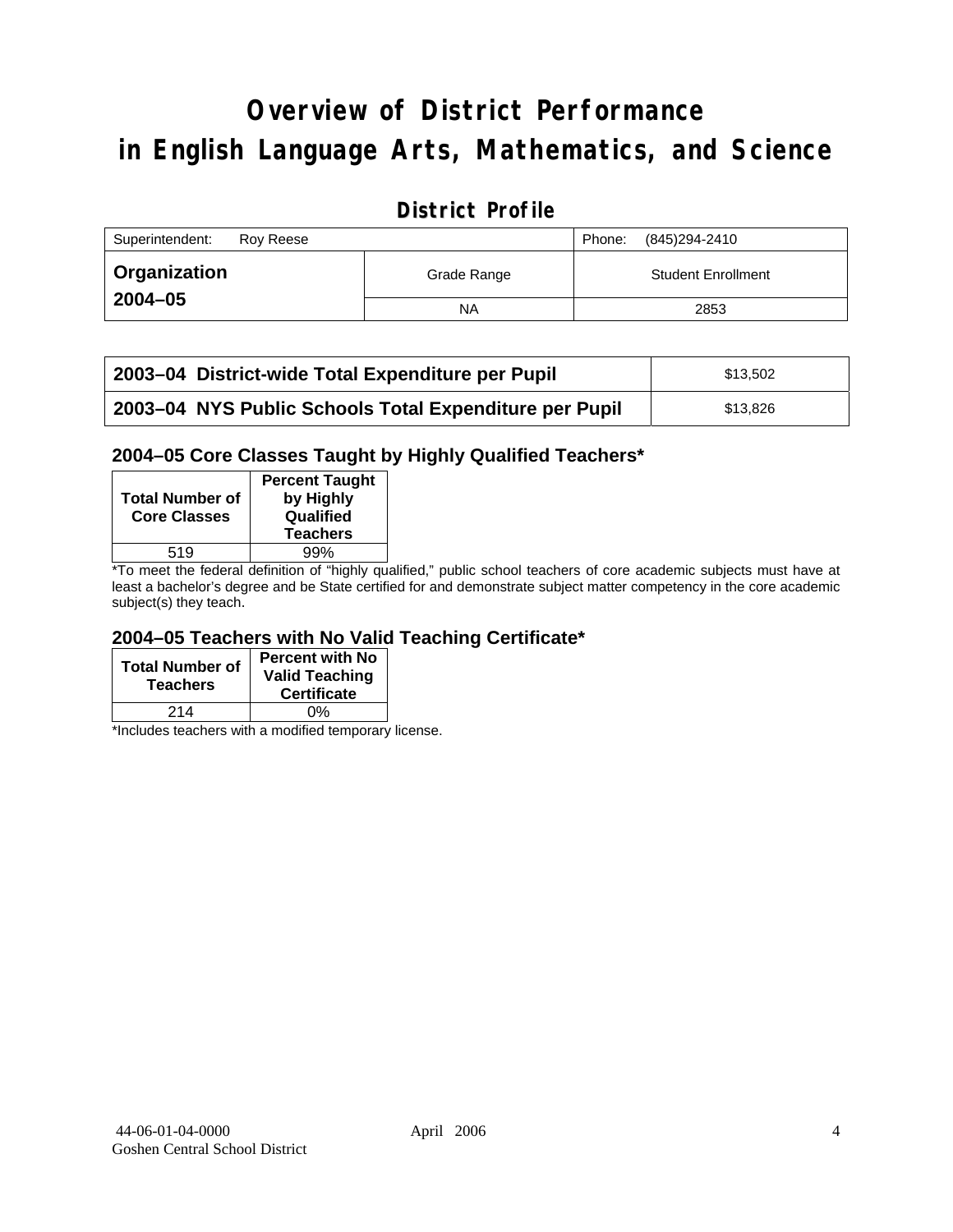English Language Arts



Percentages less than 0.51 will appear as zero because of rounding.

|                                        | <b>Counts of Students</b> |                    |                    |                    |                     |                   |
|----------------------------------------|---------------------------|--------------------|--------------------|--------------------|---------------------|-------------------|
| Performance at<br><b>This District</b> | Level 1<br>455-602        | Level 2<br>603-644 | Level 3<br>645-691 | Level 4<br>692-800 | <b>Total Tested</b> | <b>Mean Score</b> |
| Feb 2003                               | 13                        | 58                 | 105                | 55                 | 231                 | 663               |
| <b>Feb 2004</b>                        | 12                        | 78                 | 119                | 34                 | 243                 | 657               |
| Feb 2005                               | 9                         | 33                 | 102                | 51                 | 195                 | 673               |

|         | Elementary-Level English Language Arts Levels — Listening, Reading, and Writing Standards                     |
|---------|---------------------------------------------------------------------------------------------------------------|
| Level 4 | These students <b>exceed the standards</b> and are moving toward high performance on the Regents examination. |
| Level 3 | These students meet the standards and, with continued steady growth, should pass the Regents examination.     |
| Level 2 | These students need extra help to meet the standards and pass the Regents examination.                        |
| Level 1 | These students have serious academic deficiencies.                                                            |

**Performance of Limited English Proficient Students Taking the New York State English as a Second Language Achievement Test (NYSESLAT) as the Measure of English Language Arts Achievement**

| Grade 4 | ∟evel ′ | Level 2 | Levels 3 & 4 | <b>Total Tested</b> |
|---------|---------|---------|--------------|---------------------|
| 2005    |         |         |              |                     |

### **Performance of Students with Severe Disabilities on the New York State Alternate Assessment (NYSAA) in English**

| <b>Elementary Level</b> | AA-Level | AA-Level 2 | AA-Level 3 | AA–Level | <b>Total Tested</b> |
|-------------------------|----------|------------|------------|----------|---------------------|
| 2004-05                 |          |            |            |          |                     |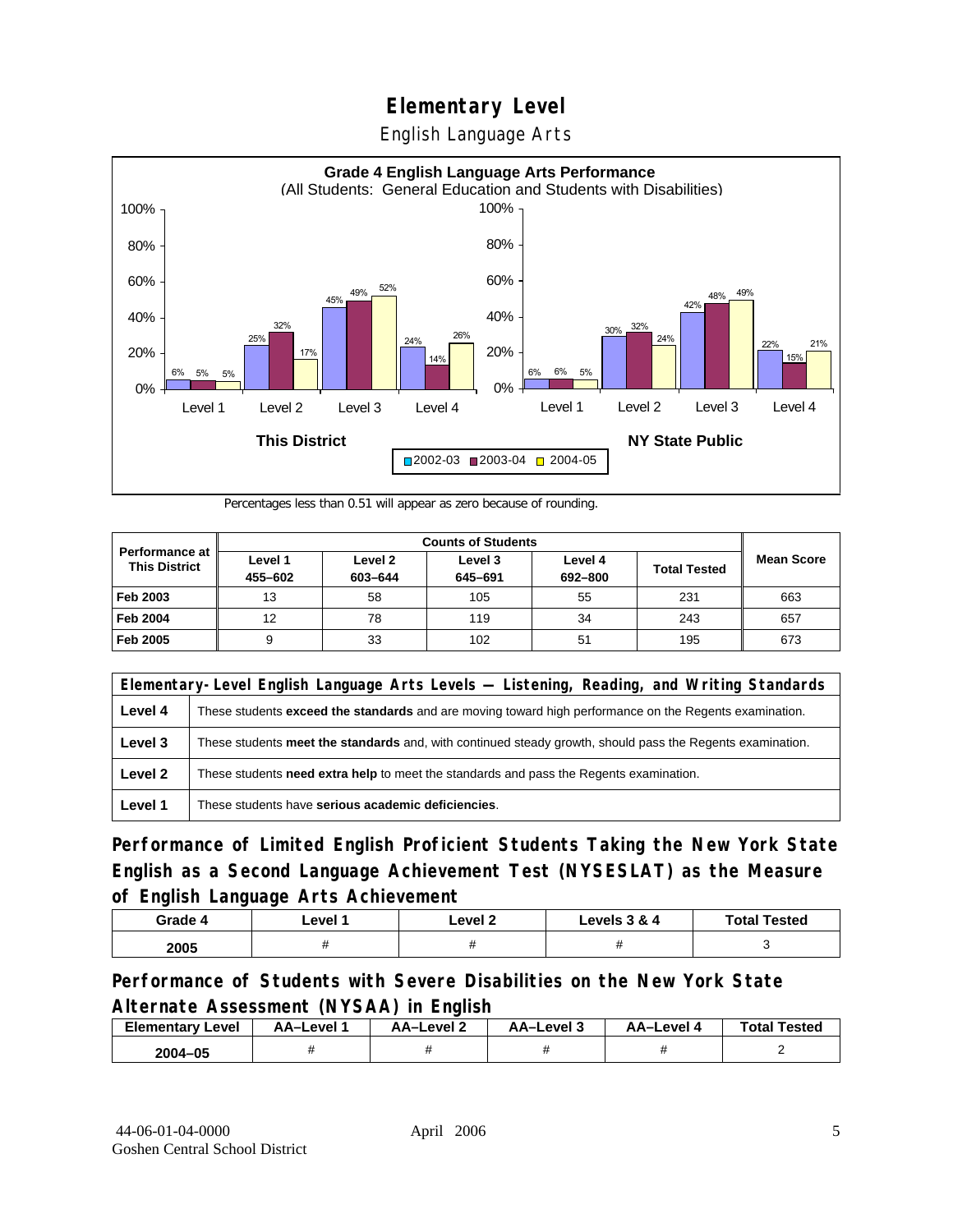### Mathematics



Percentages less than 0.51 will appear as zero because of rounding.

|                                               | <b>Counts of Students</b> |                    |                    |                    |                     |                   |
|-----------------------------------------------|---------------------------|--------------------|--------------------|--------------------|---------------------|-------------------|
| <b>Performance at</b><br><b>This District</b> | Level 1<br>448-601        | Level 2<br>602-636 | Level 3<br>637-677 | Level 4<br>678-810 | <b>Total Tested</b> | <b>Mean Score</b> |
| May 2003                                      |                           | 32                 | 131                | 61                 | 231                 | 660               |
| May 2004                                      |                           | 43                 | 143                | 56                 | 247                 | 657               |
| May 2005                                      |                           | 25                 | 89                 | 75                 | 192                 | 667               |

|         | Elementary-Level Mathematics Levels -                                                                         |  |  |  |
|---------|---------------------------------------------------------------------------------------------------------------|--|--|--|
|         | Knowledge, Reasoning, and Problem-Solving Standards                                                           |  |  |  |
| Level 4 | These students <b>exceed the standards</b> and are moving toward high performance on the Regents examination. |  |  |  |
| Level 3 | These students meet the standards and, with continued steady growth, should pass the Regents examination.     |  |  |  |
| Level 2 | These students <b>need extra help</b> to meet the standards and pass the Regents examination.                 |  |  |  |
| Level 1 | These students have serious academic deficiencies.                                                            |  |  |  |

**Performance of Students with Severe Disabilities on the New York State Alternate Assessment (NYSAA) in Mathematics** 

| <b>Elementary</b><br>Level | AA-Level | – AA–Level ∠ | د AA–Level | AA-Level 4 | <b>Total Tested</b> |
|----------------------------|----------|--------------|------------|------------|---------------------|
| 2004-05                    |          |              |            |            |                     |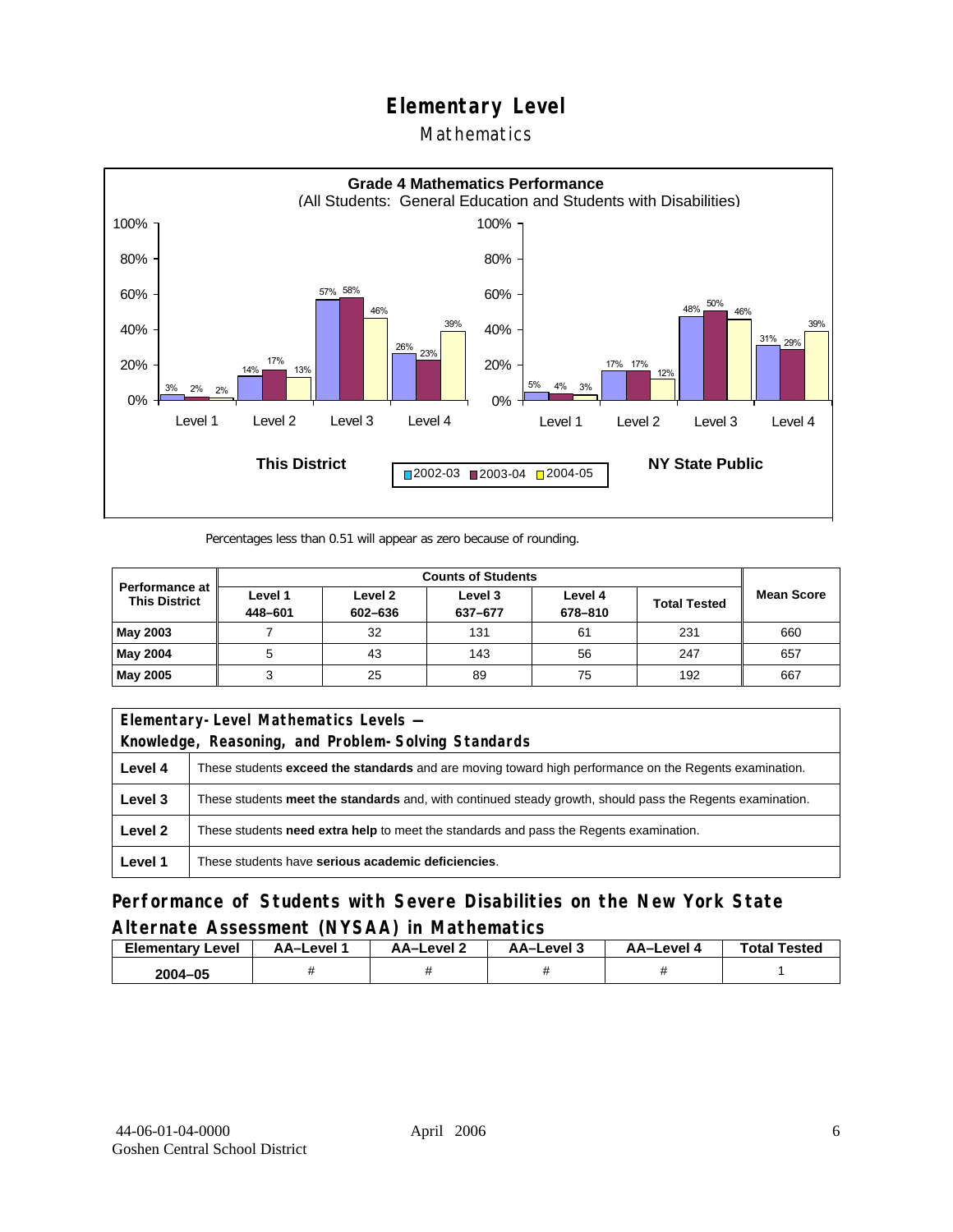#### Science\*



Percentages less than 0.51 will appear as zero because of rounding.

| <b>Performance at</b><br><b>This District</b> | Level 1<br>$0 - 44$ | Level 2<br>$45 - 64$ | Level 3<br>$65 - 84$ | Level 4<br>85-100 | <b>Total Tested</b> | <b>Mean Score</b> |
|-----------------------------------------------|---------------------|----------------------|----------------------|-------------------|---------------------|-------------------|
| <b>May 2004</b>                               |                     | 18                   | 112                  | 95                | 229                 | 80                |
| <b>May 2005</b>                               |                     | 19                   | 82                   | 87                | 190                 | 81                |

| Elementary-Level Science Levels -                   |                                                                                                               |  |  |  |
|-----------------------------------------------------|---------------------------------------------------------------------------------------------------------------|--|--|--|
| Knowledge, Reasoning, and Problem-Solving Standards |                                                                                                               |  |  |  |
| Level 4                                             | These students <b>exceed the standards</b> and are moving toward high performance on the Regents examination. |  |  |  |
| Level 3                                             | These students meet the standards and, with continued steady growth, should pass the Regents examination.     |  |  |  |
| Level 2                                             | These students <b>need extra help</b> to meet the standards and pass the Regents examination.                 |  |  |  |
| Level 1                                             | These students have serious academic deficiencies.                                                            |  |  |  |

### **Performance of Students with Severe Disabilities on the New York State Alternate Assessment (NYSAA) in Science**

| <b>Elementary Level</b> | <b>AA-Level 1</b> | – AA–Level ∠ | AA–Level 3 | AA-Level 4 | <b>Total Tested</b> |
|-------------------------|-------------------|--------------|------------|------------|---------------------|
| 2004-05                 |                   |              |            |            |                     |

\*Only two years of data are shown because a new assessment in elementary-level science was administered for the first time in 2003–04.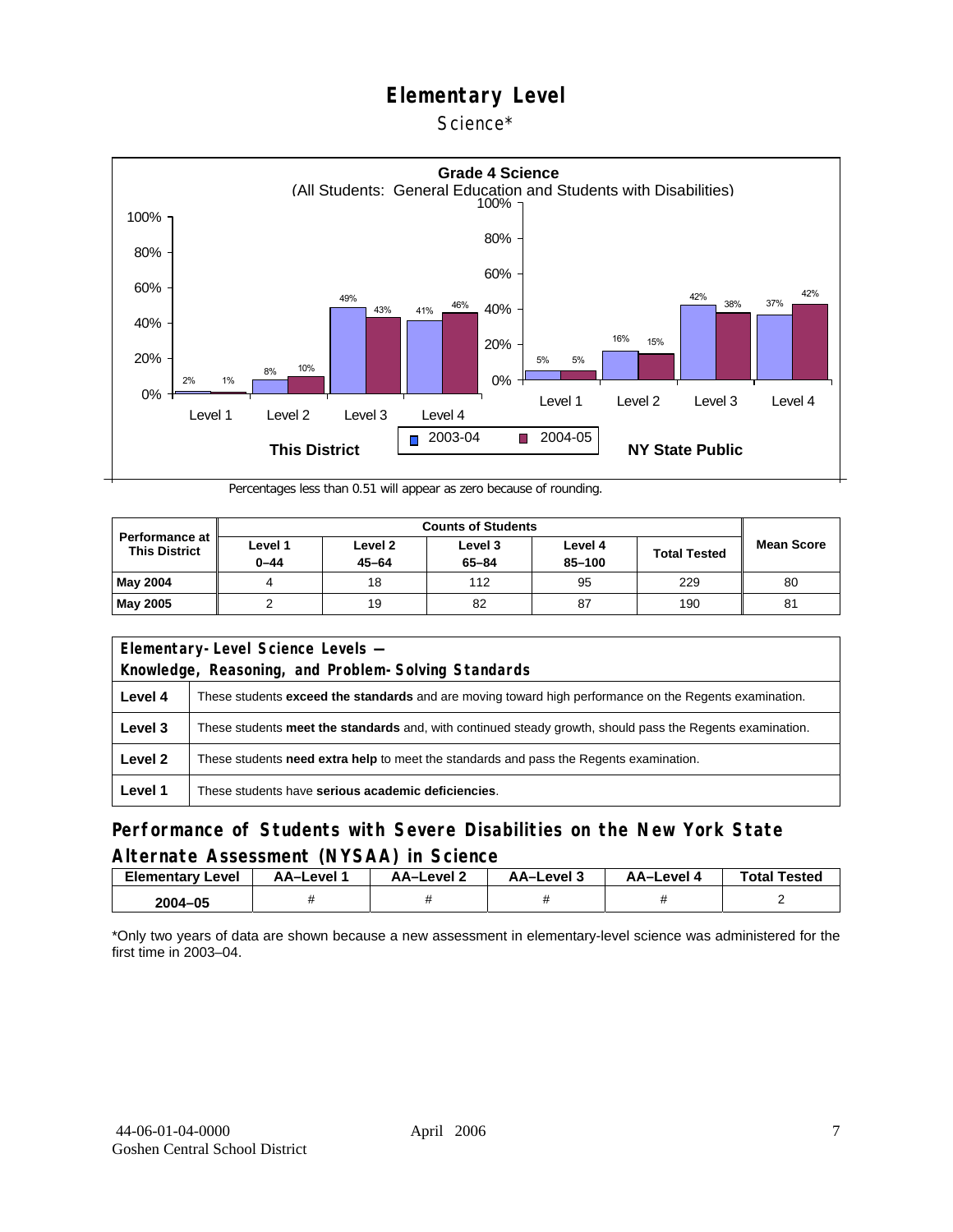



Percentages less than 0.51 will appear as zero because of rounding.

|                                               |                    | <b>Counts of Students</b> |                    |                    |                     |                   |  |  |  |
|-----------------------------------------------|--------------------|---------------------------|--------------------|--------------------|---------------------|-------------------|--|--|--|
| <b>Performance at</b><br><b>This District</b> | Level 1<br>527-657 | Level 2<br>658-696        | Level 3<br>697-736 | Level 4<br>737-830 | <b>Total Tested</b> | <b>Mean Score</b> |  |  |  |
| January 2003                                  | 14                 | 106                       | 98                 | 24                 | 242                 | 699               |  |  |  |
| January 2004                                  |                    | 88                        | 104                | 22                 | 222                 | 703               |  |  |  |
| January 2005                                  |                    | 104                       | 116                | 26                 | 254                 | 702               |  |  |  |

|         | Middle-Level English Language Arts Levels — Listening, Reading, and Writing Standards                     |  |  |  |  |
|---------|-----------------------------------------------------------------------------------------------------------|--|--|--|--|
| Level 4 | These students exceed the standards and are moving toward high performance on the Regents examination.    |  |  |  |  |
| Level 3 | These students meet the standards and, with continued steady growth, should pass the Regents examination. |  |  |  |  |
| Level 2 | These students need extra help to meet the standards and pass the Regents examination.                    |  |  |  |  |
| Level 1 | These students have serious academic deficiencies.                                                        |  |  |  |  |

**Performance of Limited English Proficient Students Taking the New York State English as a Second Language Achievement Test (NYSESLAT) as the Measure of English Language Arts Achievement**

| Grade 8 | ∟evel <i>*</i> | _evel 2 | Levels 3 & 4 | <b>Total Tested</b> |
|---------|----------------|---------|--------------|---------------------|
| 2005    |                |         |              |                     |

**Performance of Students with Severe Disabilities on the New York State Alternate Assessment (NYSAA) in English** 

| <b>Middle Level</b> | AA-Level | <b>AA-Level 2</b> | AA-Level 3 | AA–Level 4 | <b>Total Tested</b> |
|---------------------|----------|-------------------|------------|------------|---------------------|
| $2004 - 05$         |          |                   |            |            |                     |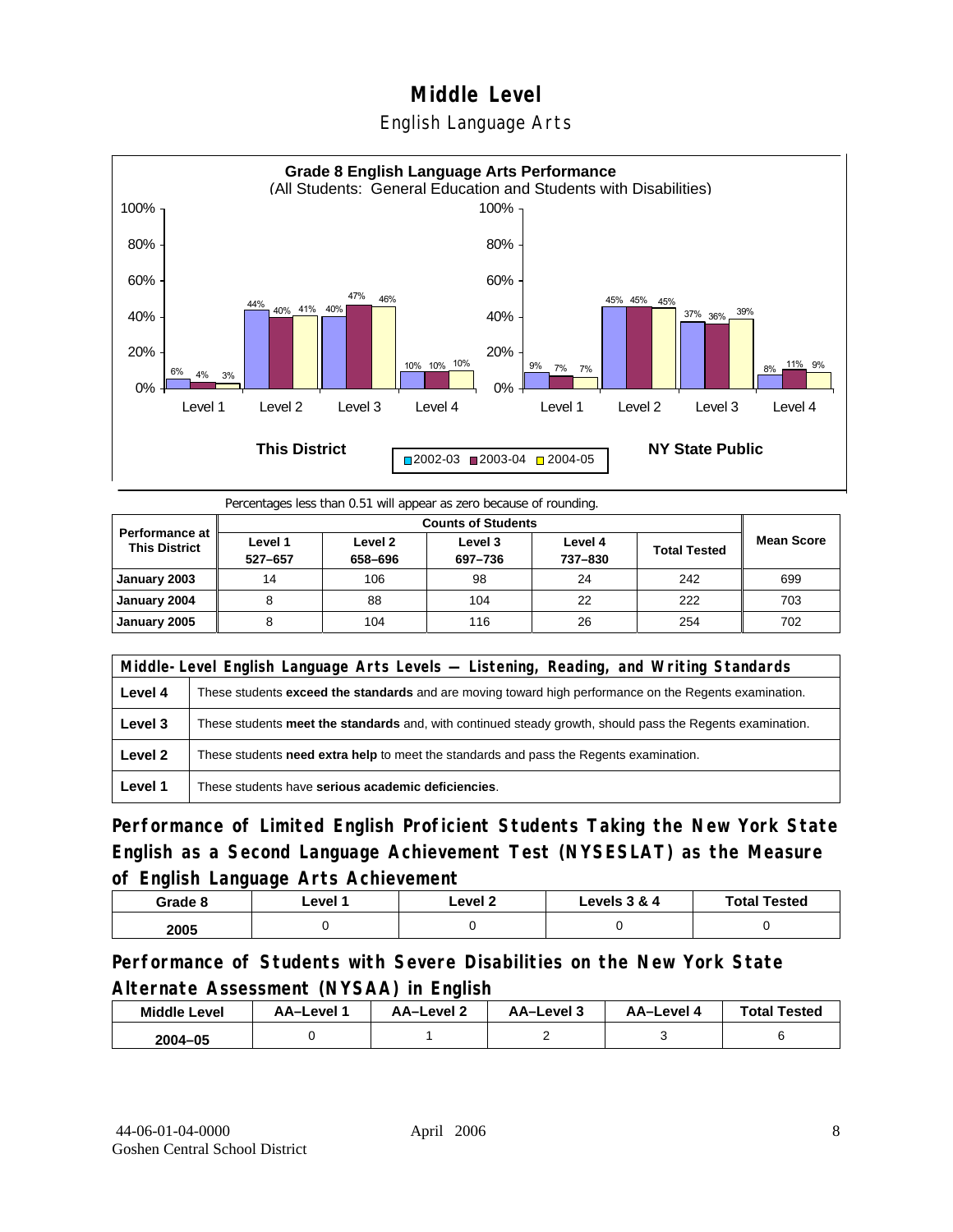#### **Mathematics**



Percentages less than 0.51 will appear as zero because of rounding.

|                                               |                    | <b>Counts of Students</b> |                    |                    |                     |                   |  |  |  |
|-----------------------------------------------|--------------------|---------------------------|--------------------|--------------------|---------------------|-------------------|--|--|--|
| <b>Performance at</b><br><b>This District</b> | Level 1<br>517-680 | Level 2<br>681-715        | Level 3<br>716-759 | Level 4<br>760-882 | <b>Total Tested</b> | <b>Mean Score</b> |  |  |  |
| May 2003                                      | 23                 | 63                        | 131                | 25                 | 242                 | 722               |  |  |  |
| May 2004                                      | 18                 | 40                        | 129                | 35                 | 222                 | 730               |  |  |  |
| May 2005                                      | 12                 | 42                        | 159                | 39                 | 252                 | 733               |  |  |  |

|         | Middle-Level Mathematics Levels — Knowledge, Reasoning, and Problem-Solving Standards                         |  |  |  |  |
|---------|---------------------------------------------------------------------------------------------------------------|--|--|--|--|
| Level 4 | These students <b>exceed the standards</b> and are moving toward high performance on the Regents examination. |  |  |  |  |
| Level 3 | These students meet the standards and, with continued steady growth, should pass the Regents examination.     |  |  |  |  |
| Level 2 | These students need extra help to meet the standards and pass the Regents examination.                        |  |  |  |  |
| Level 1 | These students have serious academic deficiencies.                                                            |  |  |  |  |

### **Performance of Students with Severe Disabilities on the New York State Alternate Assessment (NYSAA) in Mathematics**

| <b>Middle Level</b> | AA-Level | AA-Level 2 | AA–Level 3 | AA–Level 4 | <b>Total Tested</b> |
|---------------------|----------|------------|------------|------------|---------------------|
| 2004-05             |          |            |            |            |                     |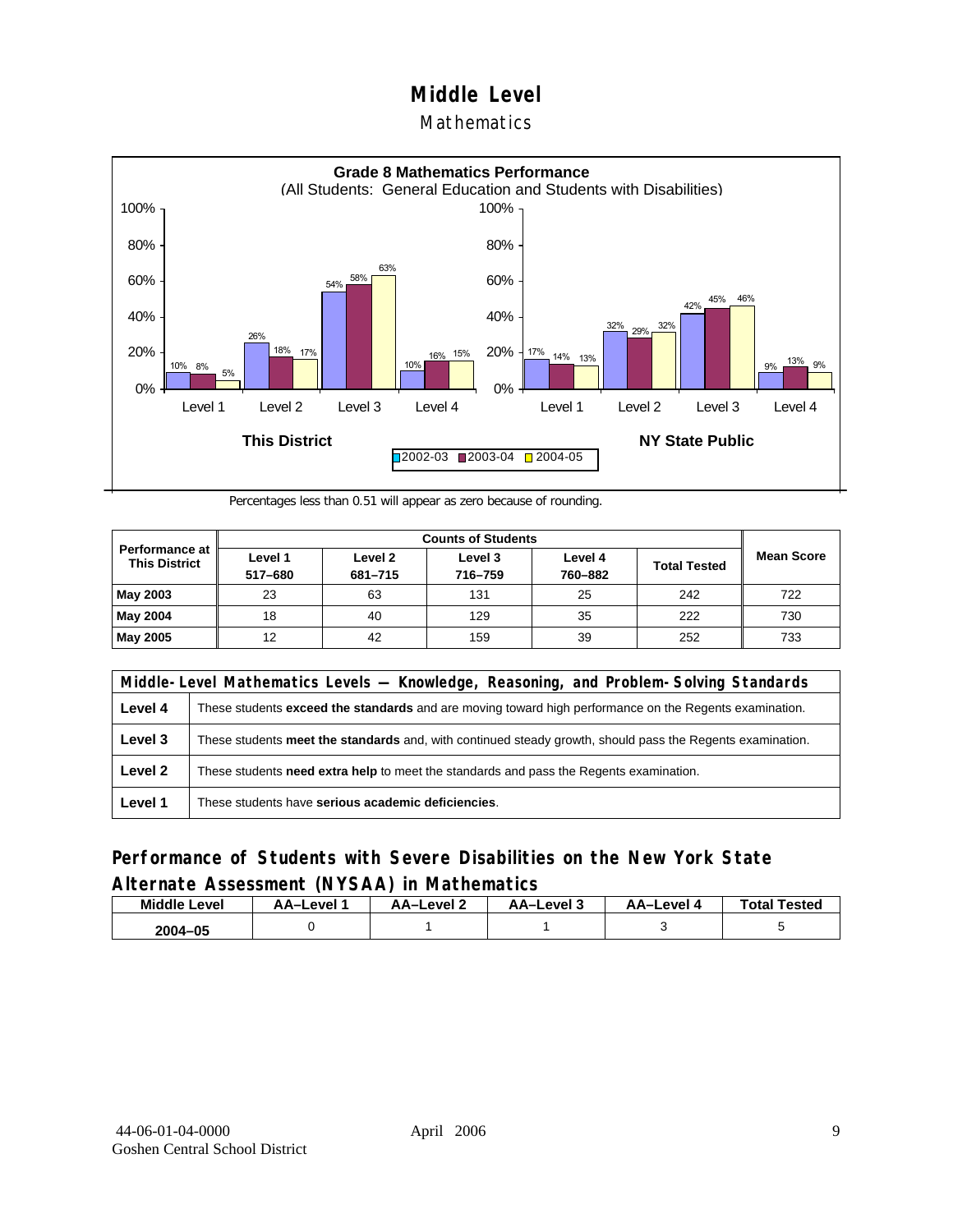#### **Science**



#### Percentages less than 0.51 will appear as zero because of rounding.

| <b>Performance at This District</b> |                             |         | <b>Mean Score</b>  |         |         |              |    |
|-------------------------------------|-----------------------------|---------|--------------------|---------|---------|--------------|----|
|                                     |                             | Level 1 | Level <sub>2</sub> | Level 3 | Level 4 | Total Tested |    |
| January/                            | <b>Middle-Level Science</b> | 5       | 21                 | 100     | 104     | 230          | 80 |
| <b>June 2003</b>                    | <b>Regents Science</b>      |         |                    |         |         |              |    |
| January/                            | <b>Middle-Level Science</b> | 5       | 19                 | 110     | 82      | 216          | 79 |
| <b>June 2004</b>                    | <b>Regents Science</b>      |         |                    |         |         |              |    |
| January/                            | <b>Middle-Level Science</b> | 5       | 20                 | 86      | 132     | 243          | 82 |
| <b>June 2005</b>                    | <b>Regents Science</b>      |         |                    |         |         |              |    |

|         | Middle-Level Science Levels — Knowledge, Reasoning, and Problem-Solving Standards*                                                                                                                  |  |  |  |  |
|---------|-----------------------------------------------------------------------------------------------------------------------------------------------------------------------------------------------------|--|--|--|--|
| Level 4 | These students <b>exceed the standards</b> on the middle-level science test and are moving toward high performance<br>on the Regents examinations or score 85-100 on a Regents science examination. |  |  |  |  |
| Level 3 | These students meet the standards on the middle-level science test and, with continued steady growth, should<br>pass the Regents examinations or score 65–84 on a Regents science examination.      |  |  |  |  |
| Level 2 | These students need extra help to meet the standards for middle-level science and to pass the Regents<br>examinations or score 55–64 on a Regents science examination.                              |  |  |  |  |
| Level 1 | These students have serious academic deficiencies as evidenced in the middle-level science test or score 0-54<br>on a Regents science examination.                                                  |  |  |  |  |

\*Students may demonstrate proficiency in middle-level science by scoring at Level 3 or above on the middle-level science test or by scoring 65 or above on a Regents examination in science.

#### **Performance of Students with Severe Disabilities on the New York State Alternate Assessment (NYSAA) in Science**

| Middle L<br>Level | AA–Level | – AA–Level | AA-Level 3 | AA-Level | <b>Total Tested</b> |
|-------------------|----------|------------|------------|----------|---------------------|
| 2004-05           |          |            |            |          |                     |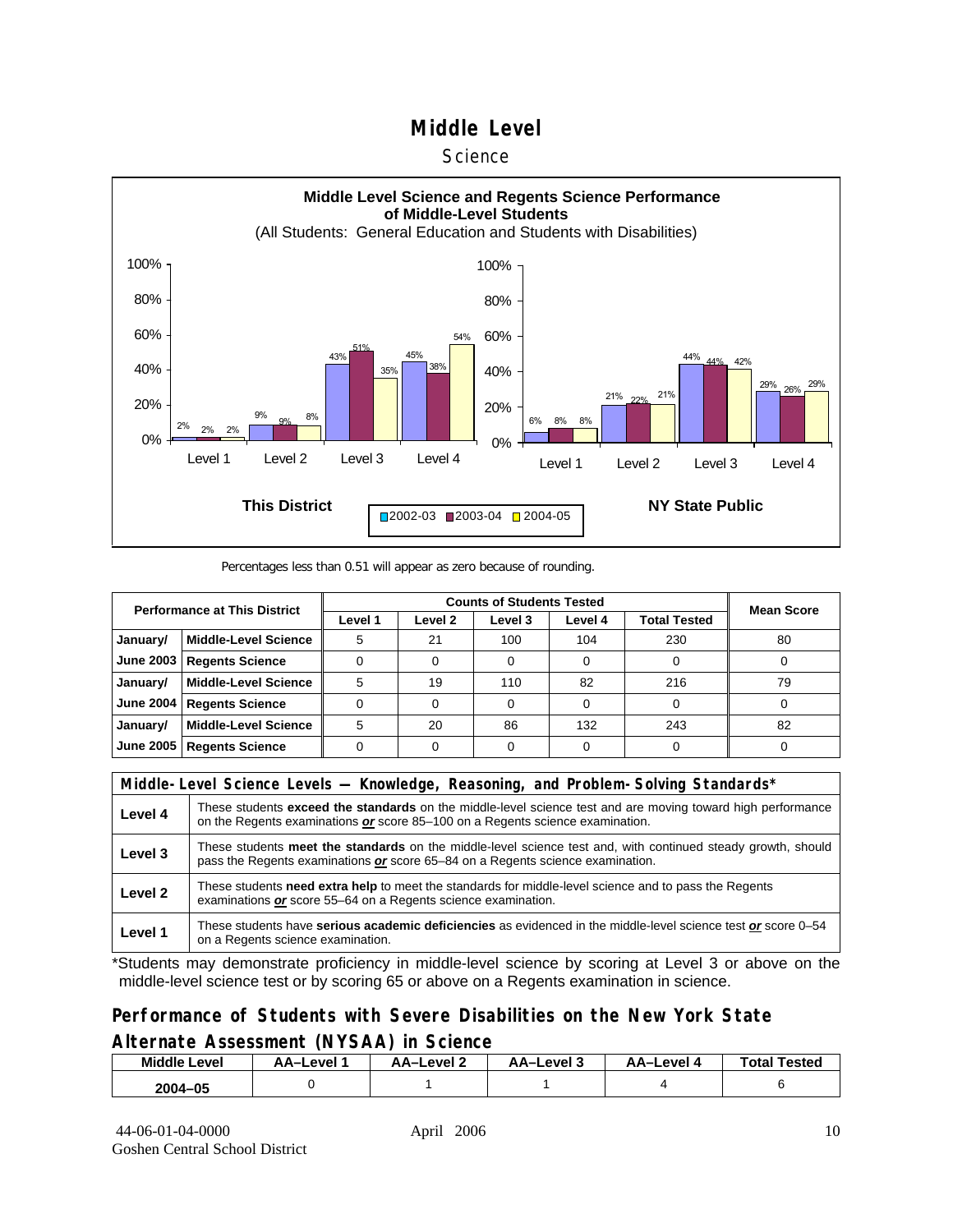## **High School English Achievement after Four Years of Instruction**

 The graphs and tables below present performance of the 1999, 2000, and 2001 district accountability cohort members, four years after entering grade 9, in meeting the graduation assessment requirement in English. In the graph, students passing approved alternatives to this examination are counted as scoring in the 65 to 84 range. RCT results are not included in the graph. The data in these tables and charts show the performance of the cohorts as of June  $30<sup>th</sup>$  of the fourth year after first entering grade 9.



Percentages less than 0.51 will appear as zero because of rounding.

|             | English Graduation Requirement Achievement after Four Years of High School* |                                          |                                           |                                           |                                            |                                       |  |  |  |  |  |  |
|-------------|-----------------------------------------------------------------------------|------------------------------------------|-------------------------------------------|-------------------------------------------|--------------------------------------------|---------------------------------------|--|--|--|--|--|--|
|             | <b>Cohort Members</b><br><b>All Students</b>                                | <b>Highest Score</b><br>Between 0 and 54 | <b>Highest Score</b><br>Between 55 and 64 | <b>Highest Score</b><br>Between 65 and 84 | <b>Highest Score</b><br>Between 85 and 100 | Approved<br><b>Alternative Credit</b> |  |  |  |  |  |  |
| 1999 Cohort | 174                                                                         |                                          |                                           | 73                                        | 72                                         |                                       |  |  |  |  |  |  |
| 2000 Cohort | 178                                                                         |                                          | 16                                        | 73                                        | 76                                         |                                       |  |  |  |  |  |  |
| 2001 Cohort | 186                                                                         |                                          |                                           | 73                                        | 92                                         |                                       |  |  |  |  |  |  |

\*Assessments used to determine counts in this table include the Regents examination in comprehensive English, the component retest in English, and approved alternatives.

| Performance of Students Who Took the Regents<br><b>Competency Tests in Reading and Writing to</b><br>Meet the Graduation Requirement* |                        |                                                |  |  |  |  |  |  |  |
|---------------------------------------------------------------------------------------------------------------------------------------|------------------------|------------------------------------------------|--|--|--|--|--|--|--|
|                                                                                                                                       | <b>Passed the RCTs</b> | <b>Failed RCT in Reading</b><br>and/or Writing |  |  |  |  |  |  |  |
| 1999 Cohort                                                                                                                           |                        |                                                |  |  |  |  |  |  |  |
| 2000 Cohort                                                                                                                           |                        | 5                                              |  |  |  |  |  |  |  |
| 2001 Cohort                                                                                                                           | 5                      |                                                |  |  |  |  |  |  |  |

\*Includes only students eligible for the safety net who did not score 55 or higher on the Regents examination or an approved alternative.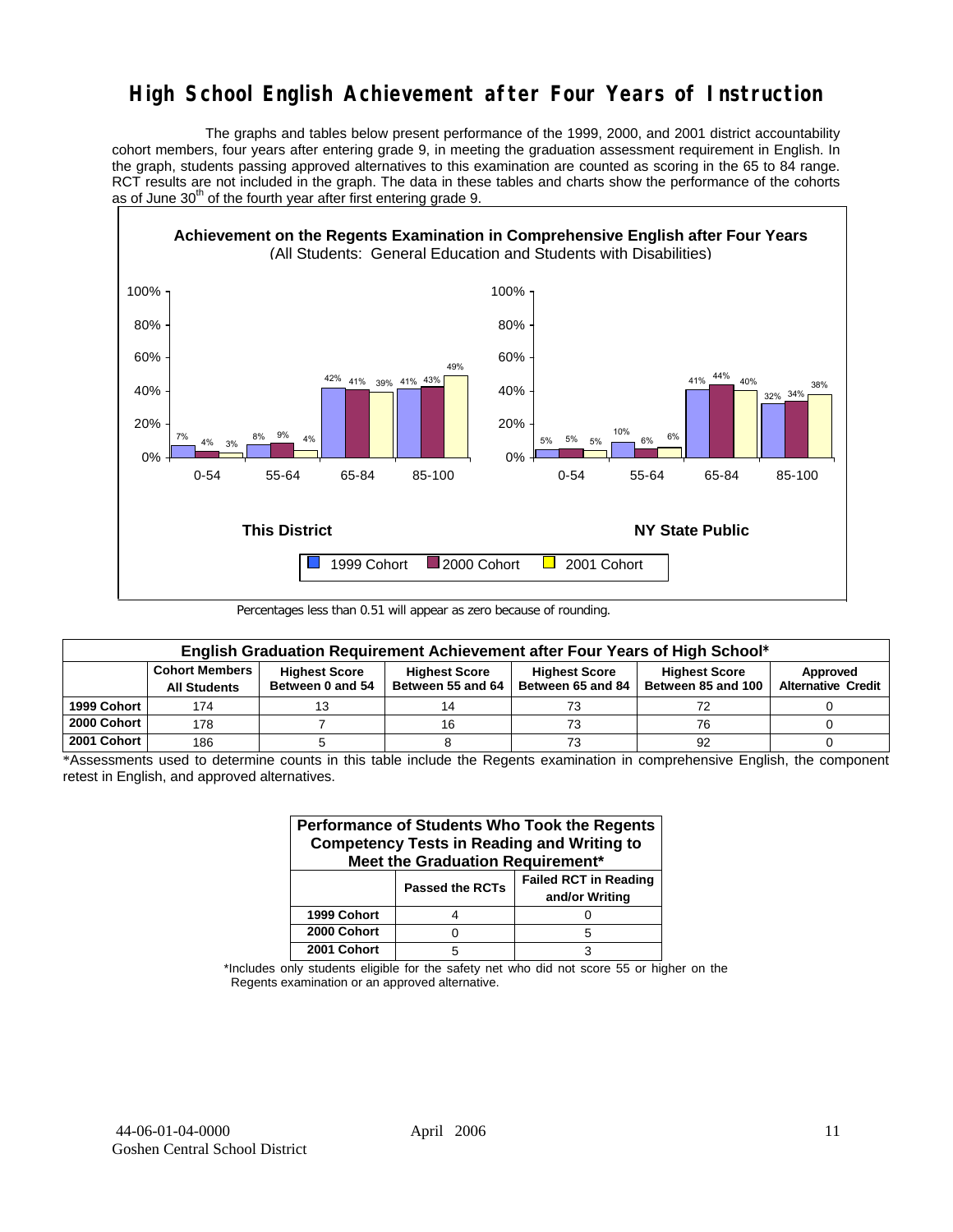## **High School Mathematics Achievement after Four Years of Instruction**

The graphs and tables below present performance of the 1999, 2000, and 2001 district accountability cohort members, four years after entering grade 9, in meeting the graduation assessment requirement in mathematics. In the graph, students passing approved alternatives to these examinations are counted as scoring in the 65 to 84 range. RCT results are not included in the graph. The data in these tables and charts show the performance of the cohorts as of June  $30<sup>th</sup>$  of the fourth year after first entering grade 9.



Percentages less than 0.51 will appear as zero because of rounding.

|             | Mathematics Graduation Requirement Achievement after Four Years of High School* |                      |    |                      |                                                                                            |          |  |  |  |  |  |
|-------------|---------------------------------------------------------------------------------|----------------------|----|----------------------|--------------------------------------------------------------------------------------------|----------|--|--|--|--|--|
|             | <b>Cohort Members</b>                                                           | <b>Highest Score</b> |    | <b>Highest Score</b> | <b>Highest Score</b>                                                                       | Approved |  |  |  |  |  |
|             | <b>All Students</b>                                                             |                      |    |                      | Between 0 and 54 Between 55 and 64 Between 65 and 84 Between 85 and 100 Alternative Credit |          |  |  |  |  |  |
| 1999 Cohort | 174                                                                             |                      | 19 | 89                   | 54                                                                                         |          |  |  |  |  |  |
| 2000 Cohort | 178                                                                             | 20                   |    | 93                   |                                                                                            |          |  |  |  |  |  |
| 2001 Cohort | 186                                                                             |                      |    | 109                  | 59                                                                                         |          |  |  |  |  |  |

<sup>\*</sup>Assessments used to determine counts in this table include a Regents examination in mathematics, the component retest in mathematics and approved alternatives.

| Performance of Students Who Took the Regents<br><b>Competency Test in Mathematics to Meet the</b><br><b>Graduation Requirement*</b> |                |                                          |  |  |  |  |  |  |
|-------------------------------------------------------------------------------------------------------------------------------------|----------------|------------------------------------------|--|--|--|--|--|--|
|                                                                                                                                     | Passed the RCT | <b>Failed at Least</b><br><b>One RCT</b> |  |  |  |  |  |  |
| 1999 Cohort                                                                                                                         |                |                                          |  |  |  |  |  |  |
| 2000 Cohort                                                                                                                         | ิค             | 2                                        |  |  |  |  |  |  |
| 2001 Cohort                                                                                                                         |                |                                          |  |  |  |  |  |  |

\*Includes only students eligible for the safety net who did not score 55 or higher on the Regents examination or an approved alternative.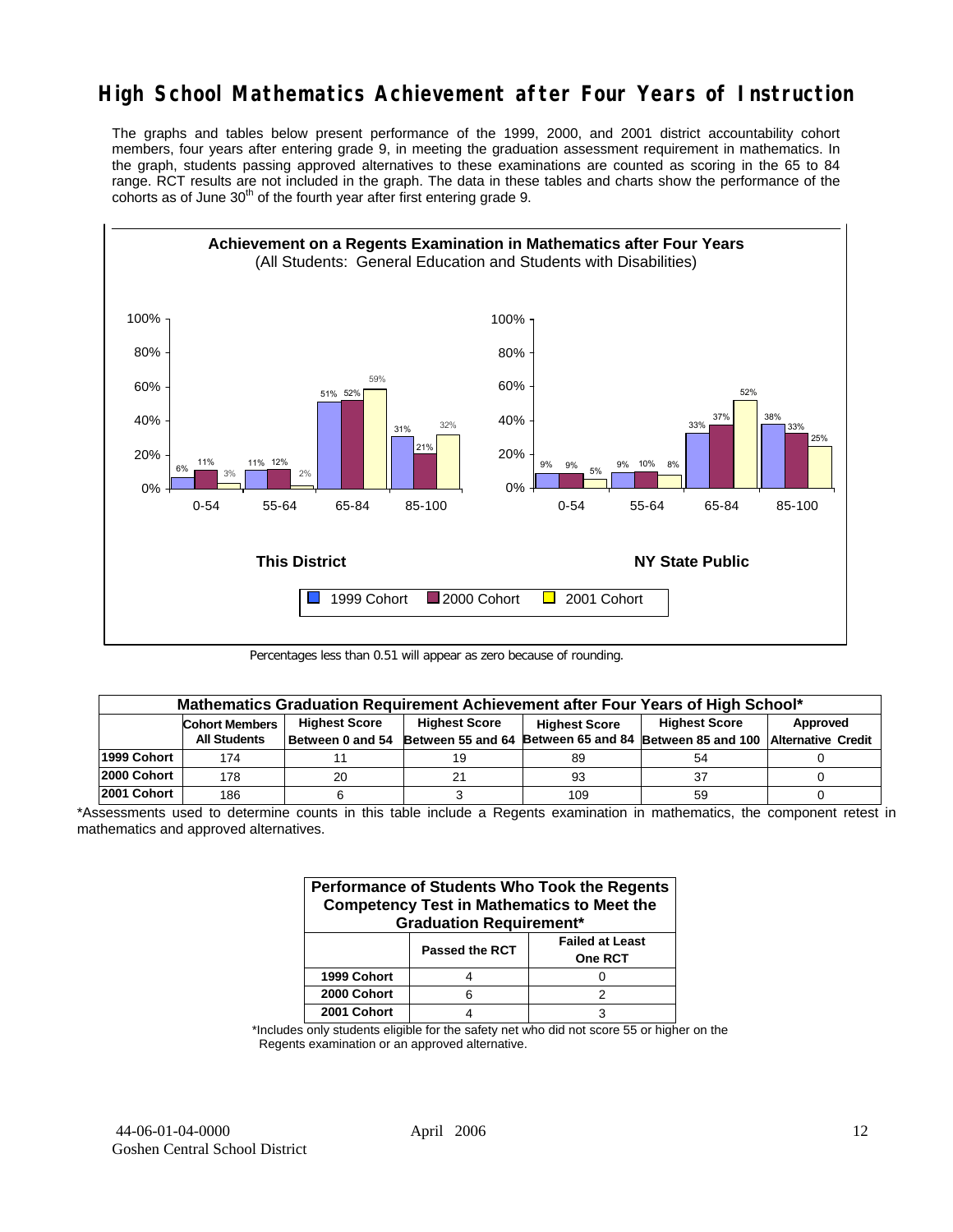## **Cohort Graduation Rates**

 Students were counted as graduates if they earned a local diploma with or without a Regents endorsement by August 31<sup>st</sup> of the fourth year after first entering grade 9. The graduation-rate cohort includes students who transferred to general education development (GED) programs. These students were not counted in the 1998, 1999, and 2000 district accountability cohorts for English and mathematics.



Percentages less than 0.51 will appear as zero because of rounding.

|             | <b>Cohort Graduation Rates</b>   |                                |                                                                      |                            |  |  |  |  |  |  |  |
|-------------|----------------------------------|--------------------------------|----------------------------------------------------------------------|----------------------------|--|--|--|--|--|--|--|
|             | <b>Cohort</b><br>Members*<br>(a) | <b>Transfers to GED</b><br>(b) | <b>Graduation Rate</b><br><b>Cohort</b><br><b>Members</b><br>$(a+b)$ | <b>Number</b><br>Graduated |  |  |  |  |  |  |  |
| 1998 Cohort | 169                              |                                | 171                                                                  | 167                        |  |  |  |  |  |  |  |
| 1999 Cohort | 172                              |                                | 173                                                                  | 164                        |  |  |  |  |  |  |  |
| 2000 Cohort | 183                              |                                | 188                                                                  | 167                        |  |  |  |  |  |  |  |

 $*$ Count as of August  $31<sup>st</sup>$  of the fourth year after first entering grade 9.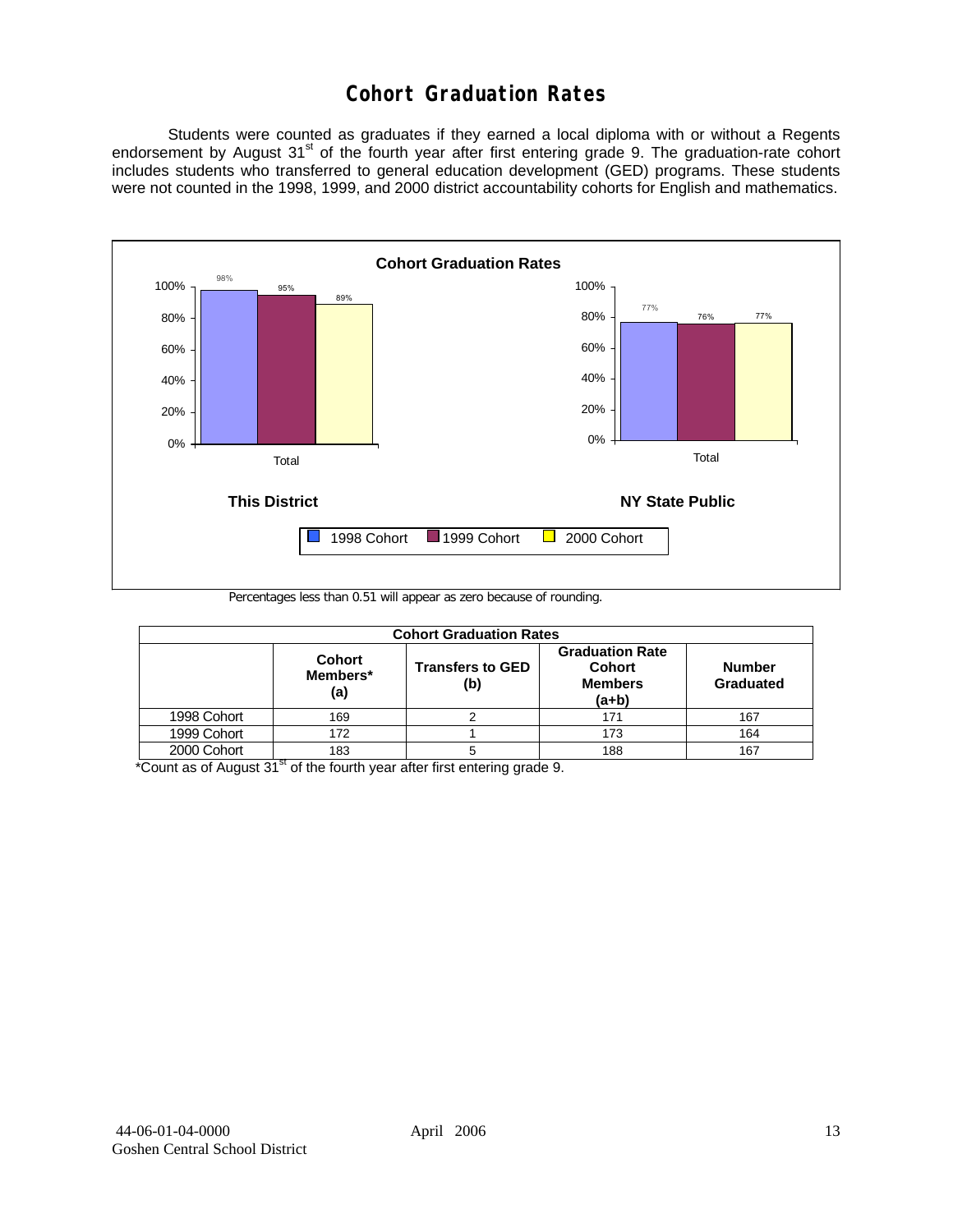# **Analysis of Student Subgroup Performance**

Historically, on State assessments the average performance of Black, Hispanic, and Native American students has been lower than that of White and Asian students. Similarly, students from lowincome families have not performed as well as those from higher income families. A high priority of the Board of Regents is to eliminate these gaps in student performance. In addition, Title I of the federal Elementary and Secondary Education Act includes explicit requirements "to ensure that students served by Title I are given the same opportunity to achieve to high standards and are held to the same high expectations as all students in each State."

This section of the district report card provides performance data for two years by racial/ethnic group, disability status, gender, English proficiency status, income level, and migrant status. The purpose of the student subgroup analyses is to determine if students who perform below the standards in any district tend to fall into particular groups, such as minority students, limited English proficient students, or economically disadvantaged students. If these analyses provide evidence that students in one of the groups achieve at a lower level than other students, the district should examine the reasons for this lower performance and make necessary changes in curriculum, instruction, and student support services to remedy these performance gaps. If your district did not report data for the 2004–05 school year for a subject and grade, a table showing data for subgroups in that subject and grade will not be included in the *Analysis*.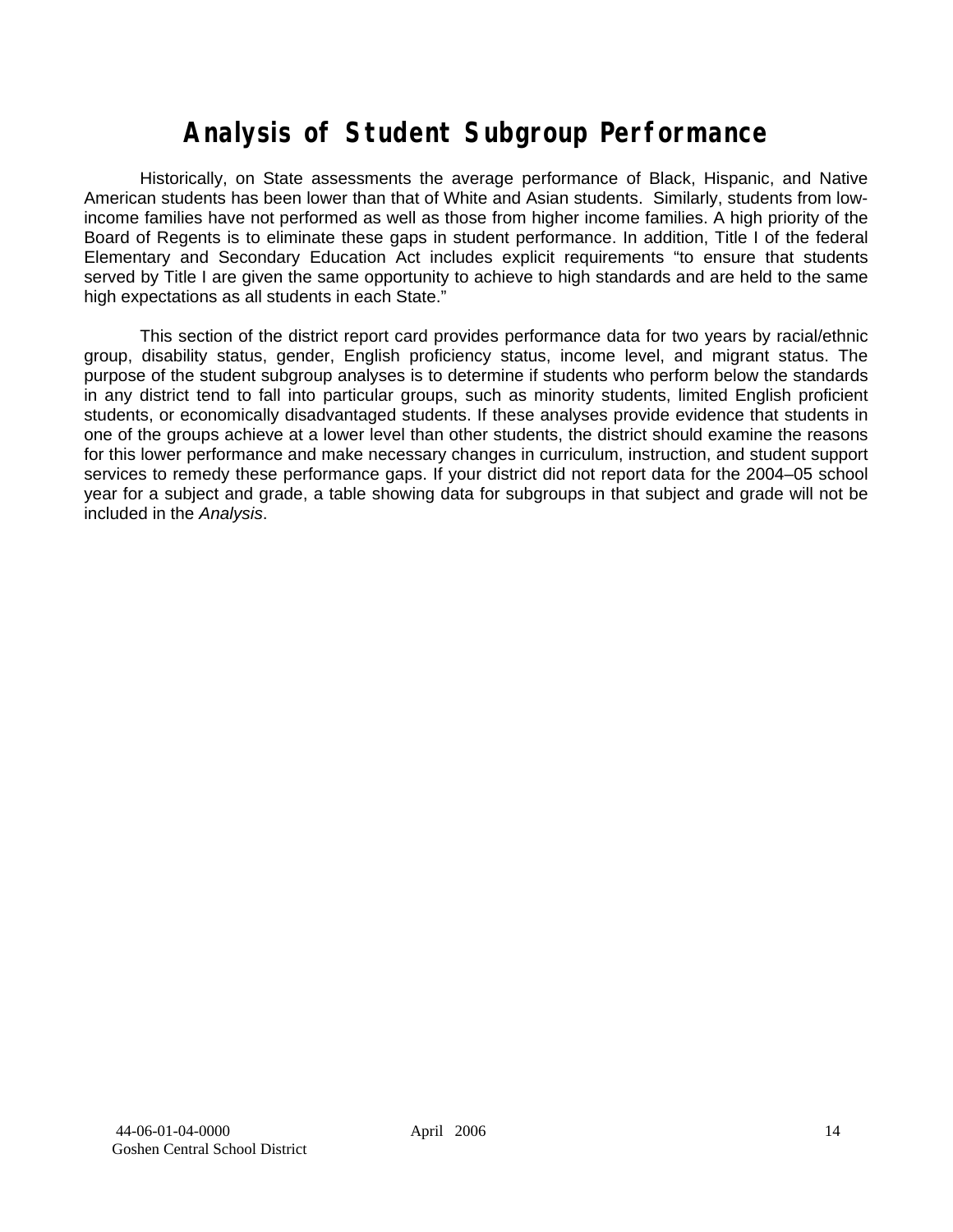## English Language Arts

|                                              |               |         | ັ<br>2003-04                                                      |     | 2004-05        |         |                                                                   |       |  |
|----------------------------------------------|---------------|---------|-------------------------------------------------------------------|-----|----------------|---------|-------------------------------------------------------------------|-------|--|
| <b>Student Subgroup</b>                      | <b>Total</b>  |         | <b>Percentages of Tested</b><br><b>Students Scoring at Levels</b> |     | <b>Total</b>   |         | <b>Percentages of Tested</b><br><b>Students Scoring at Levels</b> |       |  |
|                                              | <b>Tested</b> | $2 - 4$ | $3 - 4$                                                           | 4   | <b>Tested</b>  | $2 - 4$ | $3 - 4$                                                           | 4     |  |
| <b>Results by Race/Ethnicity</b>             |               |         |                                                                   |     |                |         |                                                                   |       |  |
| American Indian/Alaskan Native               | $\mathbf 0$   | 0%      | 0%                                                                | 0%  | 0              | 0%      | 0%                                                                | 0%    |  |
| <b>Black</b>                                 | 11            | s       | $\mathbf s$                                                       | s   | 12             | s       | s                                                                 | s     |  |
| Hispanic                                     | 26            | 81%     | 27%                                                               | 0%  | 15             | 87%     | 60%                                                               | 20%   |  |
| Asian or Pacific Islander                    | 4             | s       | s                                                                 | s   | $\overline{2}$ | s       | s                                                                 | s     |  |
| White                                        | 202           | 97%     | 68%                                                               | 16% | 166            | 96%     | 81%                                                               | 28%   |  |
| Total                                        | 243           | 95%     | 63%                                                               | 14% | 195            | 95%     | 78%                                                               | 26%   |  |
| Small Group Totals (s)                       | 15            | 93%     | 53%                                                               | 7%  | 14             | 93%     | 64%                                                               | 14%   |  |
| <b>Results by Disability Status</b>          |               |         |                                                                   |     |                |         |                                                                   |       |  |
| General-education students                   | 234           | 97%     | 65%                                                               | 15% | 175            | 98%     | 85%                                                               | 29%   |  |
| Students with disabilities                   | 9             | 56%     | $0\%$                                                             | 0%  | 20             | 75%     | 20%                                                               | $0\%$ |  |
| Total                                        | 243           | 95%     | 63%                                                               | 14% | 195            | 95%     | 78%                                                               | 26%   |  |
| <b>Results by Gender</b>                     |               |         |                                                                   |     |                |         |                                                                   |       |  |
| Female                                       | 121           | 94%     | 73%                                                               | 17% | 114            | 98%     | 87%                                                               | 31%   |  |
| Male                                         | 122           | 96%     | 53%                                                               | 11% | 81             | 91%     | 67%                                                               | 20%   |  |
| Total                                        | 243           | 95%     | 63%                                                               | 14% | 195            | 95%     | 78%                                                               | 26%   |  |
| <b>Results by English Proficiency Status</b> |               |         |                                                                   |     |                |         |                                                                   |       |  |
| English proficient                           | 234           | 97%     | 65%                                                               | 15% | 192            | s       | s                                                                 | s     |  |
| Limited English proficient                   | 9             | 56%     | 22%                                                               | 0%  | 3              | s       | $\mathbf s$                                                       | s     |  |
| Total                                        | 243           | 95%     | 63%                                                               | 14% | 195            | 95%     | 78%                                                               | 26%   |  |
| <b>Results by Income Level</b>               |               |         |                                                                   |     |                |         |                                                                   |       |  |
| Economically disadvantaged                   | 27            | 67%     | 26%                                                               | 7%  | 15             | 87%     | 47%                                                               | 7%    |  |
| Not disadvantaged                            | 216           | 99%     | 68%                                                               | 15% | 180            | 96%     | 81%                                                               | 28%   |  |
| Total                                        | 243           | 95%     | 63%                                                               | 14% | 195            | 95%     | 78%                                                               | 26%   |  |
| <b>Results by Migrant Status</b>             |               |         |                                                                   |     |                |         |                                                                   |       |  |
| Migrant family                               | 3             | s       | s                                                                 | s   | 0              | 0%      | 0%                                                                | 0%    |  |
| Not migrant family                           | 240           | s       | s                                                                 | s   | 195            | 95%     | 78%                                                               | 26%   |  |
| Total                                        | 243           | 95%     | 63%                                                               | 14% | 195            | 95%     | 78%                                                               | 26%   |  |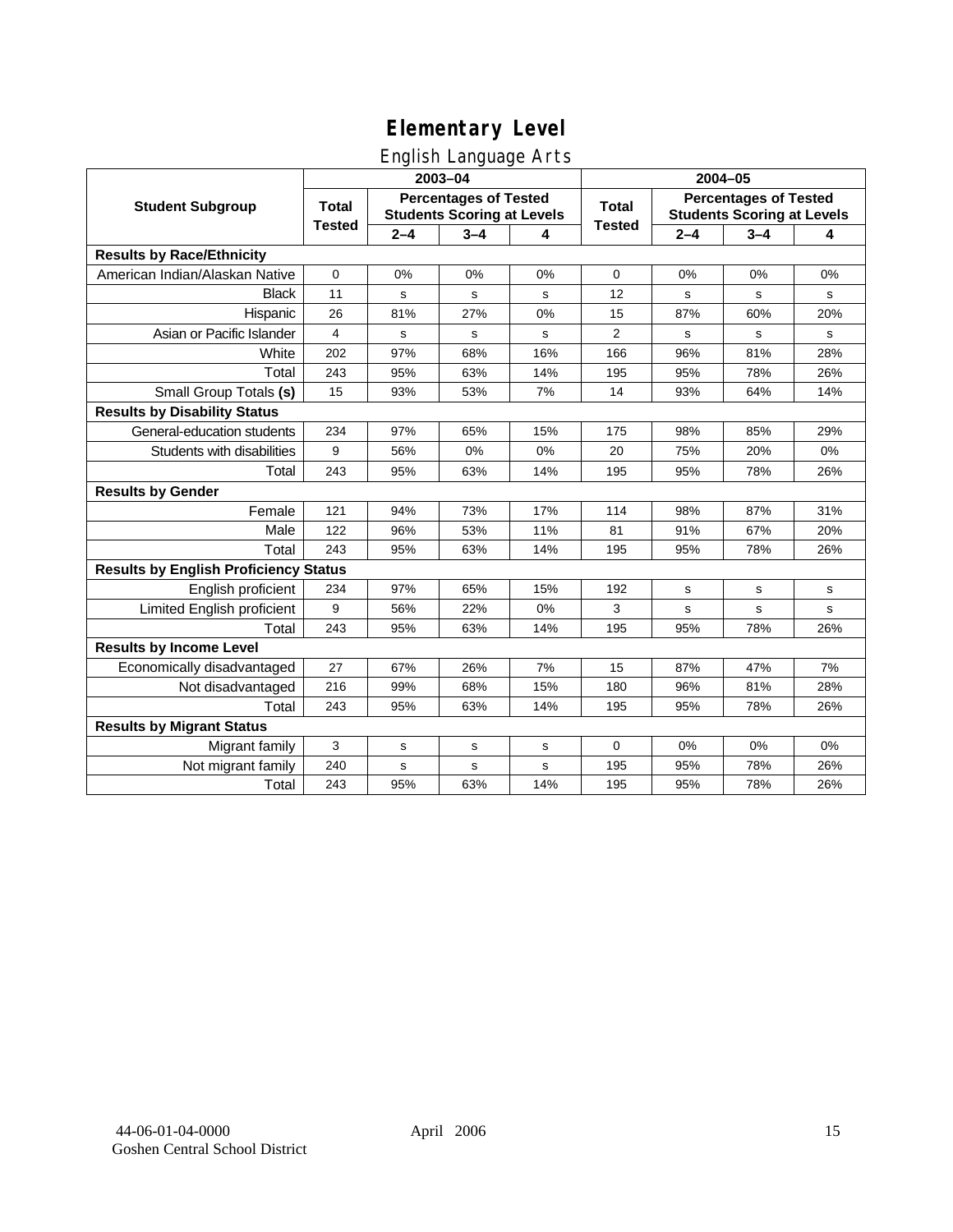### Mathematics

|                                              |               |         | 2003-04                                                           |     | 2004-05        |             |                                                                   |     |
|----------------------------------------------|---------------|---------|-------------------------------------------------------------------|-----|----------------|-------------|-------------------------------------------------------------------|-----|
| <b>Student Subgroup</b>                      | <b>Total</b>  |         | <b>Percentages of Tested</b><br><b>Students Scoring at Levels</b> |     | <b>Total</b>   |             | <b>Percentages of Tested</b><br><b>Students Scoring at Levels</b> |     |
|                                              | <b>Tested</b> | $2 - 4$ | $3 - 4$                                                           | 4   | <b>Tested</b>  | $2 - 4$     | $3 - 4$                                                           | 4   |
| <b>Results by Race/Ethnicity</b>             |               |         |                                                                   |     |                |             |                                                                   |     |
| American Indian/Alaskan Native               | $\mathbf 0$   | 0%      | 0%                                                                | 0%  | $\mathbf 0$    | 0%          | 0%                                                                | 0%  |
| <b>Black</b>                                 | 12            | s       | s                                                                 | s   | 11             | s           | s                                                                 | s   |
| Hispanic                                     | 27            | 93%     | 41%                                                               | 4%  | 16             | 100%        | 63%                                                               | 31% |
| Asian or Pacific Islander                    | 4             | s       | $\mathbf s$                                                       | S   | $\overline{2}$ | s           | s                                                                 | s   |
| White                                        | 204           | 100%    | 88%                                                               | 26% | 163            | 99%         | 89%                                                               | 41% |
| Total                                        | 247           | 98%     | 81%                                                               | 23% | 192            | 98%         | 85%                                                               | 39% |
| Small Group Totals (s)                       | 16            | 81%     | 50%                                                               | 13% | 13             | 92%         | 69%                                                               | 23% |
| <b>Results by Disability Status</b>          |               |         |                                                                   |     |                |             |                                                                   |     |
| General-education students                   | 236           | 98%     | 82%                                                               | 24% | 173            | 100%        | 91%                                                               | 43% |
| Students with disabilities                   | 11            | 91%     | 55%                                                               | 0%  | 19             | 84%         | 37%                                                               | 5%  |
| Total                                        | 247           | 98%     | 81%                                                               | 23% | 192            | 98%         | 85%                                                               | 39% |
| <b>Results by Gender</b>                     |               |         |                                                                   |     |                |             |                                                                   |     |
| Female                                       | 123           | 98%     | 77%                                                               | 22% | 113            | 99%         | 91%                                                               | 37% |
| Male                                         | 124           | 98%     | 84%                                                               | 23% | 79             | 97%         | 77%                                                               | 42% |
| Total                                        | 247           | 98%     | 81%                                                               | 23% | 192            | 98%         | 85%                                                               | 39% |
| <b>Results by English Proficiency Status</b> |               |         |                                                                   |     |                |             |                                                                   |     |
| English proficient                           | 237           | 98%     | 83%                                                               | 24% | 189            | $\mathbf s$ | $\mathbf s$                                                       | s   |
| Limited English proficient                   | 10            | 90%     | 30%                                                               | 0%  | 3              | s           | s                                                                 | s   |
| Total                                        | 247           | 98%     | 81%                                                               | 23% | 192            | 98%         | 85%                                                               | 39% |
| <b>Results by Income Level</b>               |               |         |                                                                   |     |                |             |                                                                   |     |
| Economically disadvantaged                   | 28            | 93%     | 39%                                                               | 7%  | 14             | 100%        | 57%                                                               | 7%  |
| Not disadvantaged                            | 219           | 99%     | 86%                                                               | 25% | 178            | 98%         | 88%                                                               | 42% |
| Total                                        | 247           | 98%     | 81%                                                               | 23% | 192            | 98%         | 85%                                                               | 39% |
| <b>Results by Migrant Status</b>             |               |         |                                                                   |     |                |             |                                                                   |     |
| Migrant family                               | 4             | s       | s                                                                 | s   | $\Omega$       | 0%          | 0%                                                                | 0%  |
| Not migrant family                           | 243           | s       | s                                                                 | S   | 192            | 98%         | 85%                                                               | 39% |
| Total                                        | 247           | 98%     | 81%                                                               | 23% | 192            | 98%         | 85%                                                               | 39% |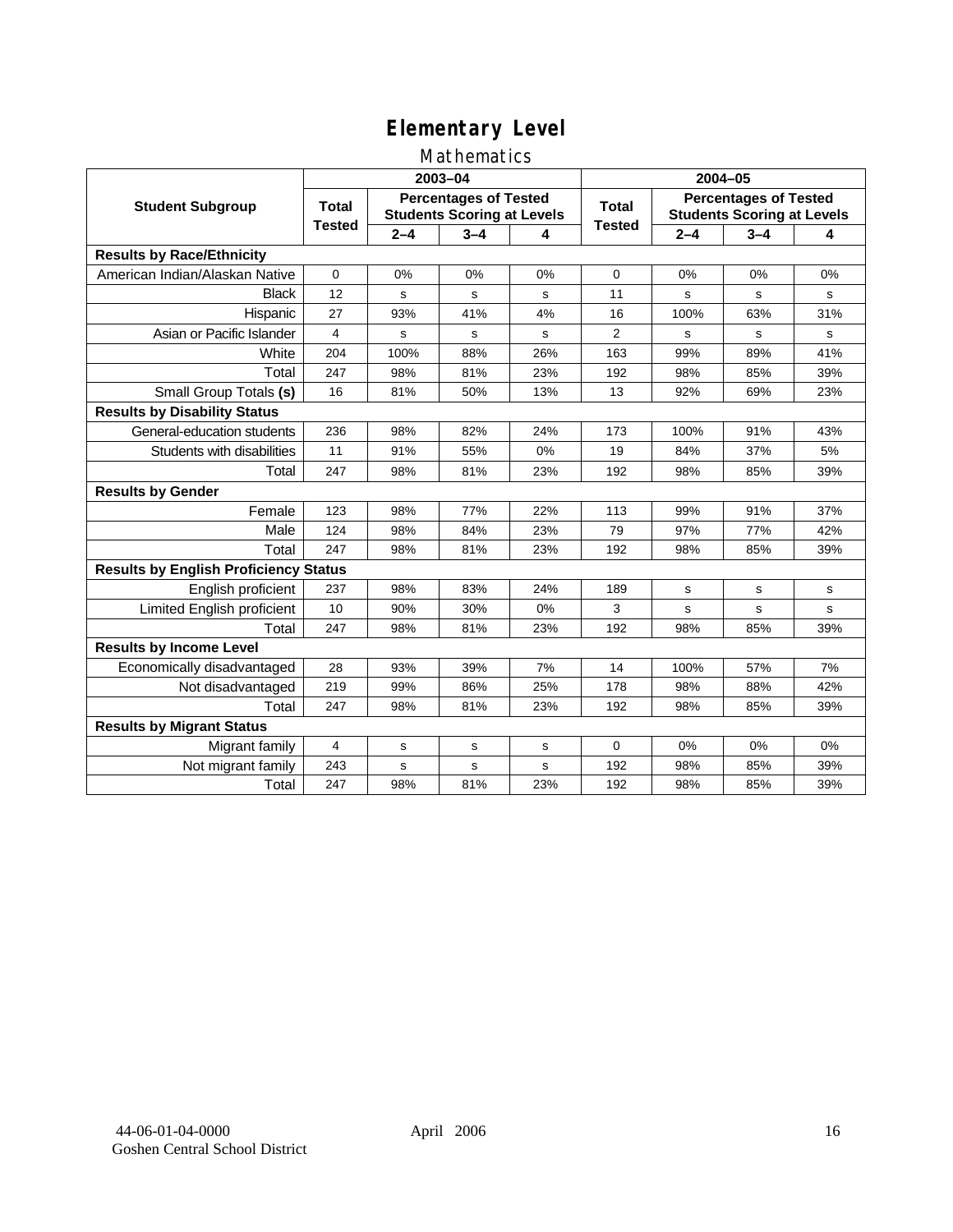#### **Science**

|                                              | 2003-04                       |         |                                                                   |     | 2004-05                       |         |                                                                   |     |  |
|----------------------------------------------|-------------------------------|---------|-------------------------------------------------------------------|-----|-------------------------------|---------|-------------------------------------------------------------------|-----|--|
| <b>Student Subgroup</b>                      | <b>Total</b><br><b>Tested</b> |         | <b>Percentages of Tested</b><br><b>Students Scoring at Levels</b> |     | <b>Total</b><br><b>Tested</b> |         | <b>Percentages of Tested</b><br><b>Students Scoring at Levels</b> |     |  |
|                                              |                               | $2 - 4$ | $3 - 4$                                                           | 4   |                               | $2 - 4$ | $3 - 4$                                                           | 4   |  |
| <b>Results by Race/Ethnicity</b>             |                               |         |                                                                   |     |                               |         |                                                                   |     |  |
| American Indian/Alaskan Native               | 0                             | 0%      | 0%                                                                | 0%  | $\mathbf 0$                   | 0%      | 0%                                                                | 0%  |  |
| <b>Black</b>                                 | 12                            | s       | s                                                                 | s   | 11                            | S       | s                                                                 | s   |  |
| Hispanic                                     | 15                            | 93%     | 73%                                                               | 20% | 15                            | 93%     | 80%                                                               | 27% |  |
| Asian or Pacific Islander                    | 4                             | s       | s                                                                 | s   | 2                             | s       | s                                                                 | s   |  |
| White                                        | 198                           | 99%     | 93%                                                               | 45% | 162                           | 99%     | 90%                                                               | 49% |  |
| Total                                        | 229                           | 98%     | 90%                                                               | 41% | 190                           | 99%     | 89%                                                               | 46% |  |
| Small Group Totals (s)                       | 16                            | 94%     | 75%                                                               | 19% | 13                            | 100%    | 85%                                                               | 23% |  |
| <b>Results by Disability Status</b>          |                               |         |                                                                   |     |                               |         |                                                                   |     |  |
| General-education students                   | 219                           | 99%     | 91%                                                               | 42% | 172                           | 99%     | 90%                                                               | 49% |  |
| Students with disabilities                   | 10                            | 80%     | 80%                                                               | 20% | 18                            | 100%    | 78%                                                               | 11% |  |
| Total                                        | 229                           | 98%     | 90%                                                               | 41% | 190                           | 99%     | 89%                                                               | 46% |  |
| <b>Results by Gender</b>                     |                               |         |                                                                   |     |                               |         |                                                                   |     |  |
| Female                                       | 111                           | 98%     | 90%                                                               | 45% | 113                           | 100%    | 90%                                                               | 48% |  |
| Male                                         | 118                           | 98%     | 91%                                                               | 38% | 77                            | 97%     | 87%                                                               | 43% |  |
| Total                                        | 229                           | 98%     | 90%                                                               | 41% | 190                           | 99%     | 89%                                                               | 46% |  |
| <b>Results by English Proficiency Status</b> |                               |         |                                                                   |     |                               |         |                                                                   |     |  |
| English proficient                           | 228                           | s       | s                                                                 | s   | 187                           | s       | s                                                                 | s   |  |
| Limited English proficient                   | $\mathbf{1}$                  | s       | s                                                                 | s   | 3                             | s       | s                                                                 | s   |  |
| Total                                        | 229                           | 98%     | 90%                                                               | 41% | 190                           | 99%     | 89%                                                               | 46% |  |
| <b>Results by Income Level</b>               |                               |         |                                                                   |     |                               |         |                                                                   |     |  |
| Economically disadvantaged                   | 16                            | 100%    | 63%                                                               | 13% | 13                            | 100%    | 69%                                                               | 8%  |  |
| Not disadvantaged                            | 213                           | 98%     | 92%                                                               | 44% | 177                           | 99%     | 90%                                                               | 49% |  |
| Total                                        | 229                           | 98%     | 90%                                                               | 41% | 190                           | 99%     | 89%                                                               | 46% |  |
| <b>Results by Migrant Status</b>             |                               |         |                                                                   |     |                               |         |                                                                   |     |  |
| Migrant family                               | $\mathbf{1}$                  | s       | s                                                                 | s   | $\mathbf 0$                   | 0%      | 0%                                                                | 0%  |  |
| Not migrant family                           | 228                           | s       | s                                                                 | s   | 190                           | 99%     | 89%                                                               | 46% |  |
| Total                                        | 229                           | 98%     | 90%                                                               | 41% | 190                           | 99%     | 89%                                                               | 46% |  |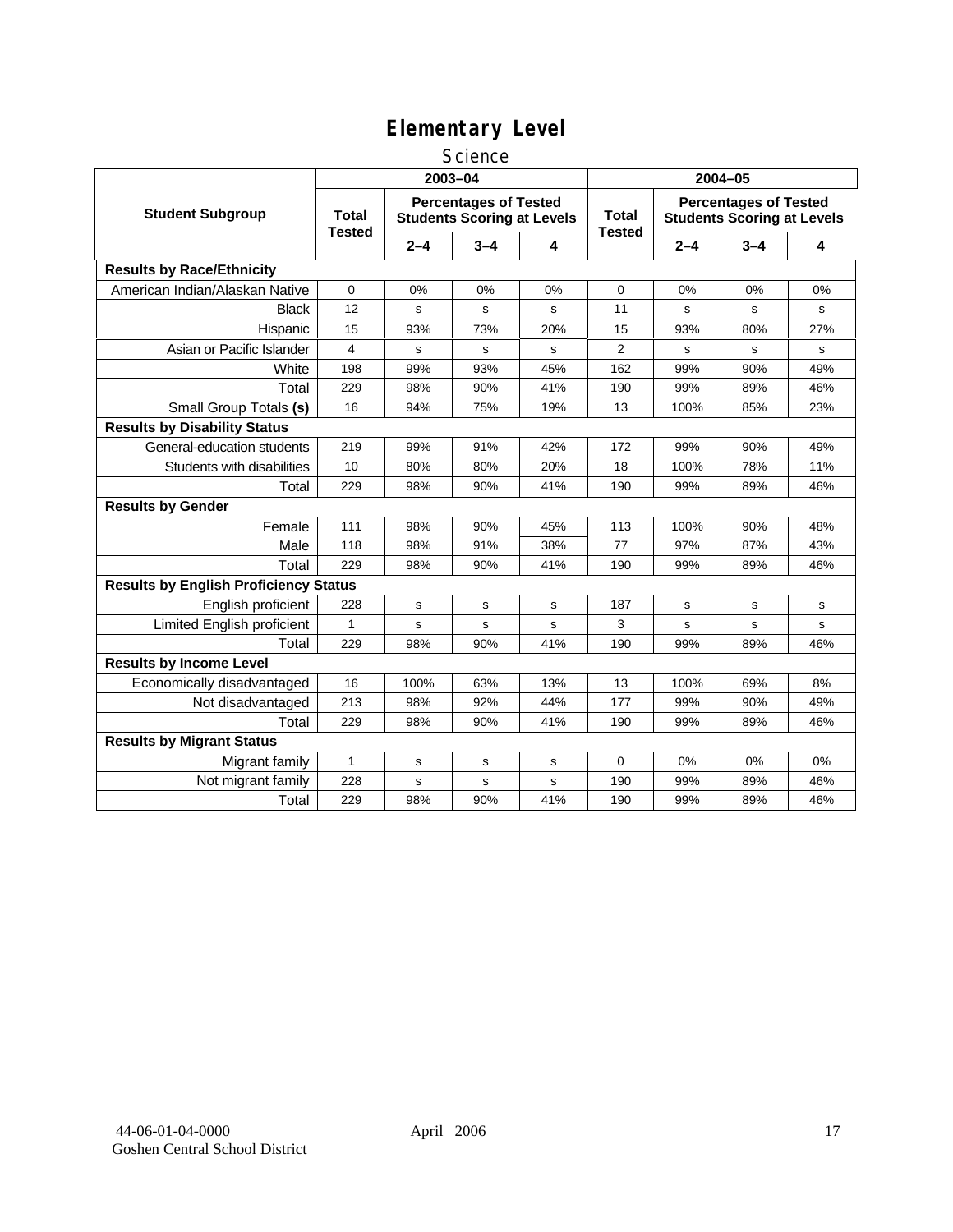## English Language Arts

|                                              |               |             | ັ<br>2003-04                                                      |     | 2004-05        |         |                                                                   |       |  |
|----------------------------------------------|---------------|-------------|-------------------------------------------------------------------|-----|----------------|---------|-------------------------------------------------------------------|-------|--|
| <b>Student Subgroup</b>                      | <b>Total</b>  |             | <b>Percentages of Tested</b><br><b>Students Scoring at Levels</b> |     | <b>Total</b>   |         | <b>Percentages of Tested</b><br><b>Students Scoring at Levels</b> |       |  |
|                                              | <b>Tested</b> | $2 - 4$     | $3 - 4$                                                           | 4   | <b>Tested</b>  | $2 - 4$ | $3 - 4$                                                           | 4     |  |
| <b>Results by Race/Ethnicity</b>             |               |             |                                                                   |     |                |         |                                                                   |       |  |
| American Indian/Alaskan Native               | $\pmb{0}$     | 0%          | 0%                                                                | 0%  | $\mathbf 0$    | 0%      | 0%                                                                | 0%    |  |
| <b>Black</b>                                 | 11            | 82%         | 18%                                                               | 0%  | 15             | s       | s                                                                 | s     |  |
| Hispanic                                     | 9             | s           | s                                                                 | s   | 16             | 88%     | 38%                                                               | 0%    |  |
| Asian or Pacific Islander                    | 3             | s           | s                                                                 | s   | $\overline{2}$ | s       | s                                                                 | s     |  |
| White                                        | 199           | 97%         | 59%                                                               | 11% | 221            | 97%     | 60%                                                               | 12%   |  |
| Total                                        | 222           | 96%         | 57%                                                               | 10% | 254            | 97%     | 56%                                                               | 10%   |  |
| Small Group Totals (s)                       | 12            | 100%        | 50%                                                               | 0%  | 17             | 100%    | 24%                                                               | 0%    |  |
| <b>Results by Disability Status</b>          |               |             |                                                                   |     |                |         |                                                                   |       |  |
| General-education students                   | 199           | 99%         | 61%                                                               | 11% | 231            | 99%     | 61%                                                               | 11%   |  |
| Students with disabilities                   | 23            | 70%         | 17%                                                               | 0%  | 23             | 74%     | 4%                                                                | $0\%$ |  |
| Total                                        | 222           | 96%         | 57%                                                               | 10% | 254            | 97%     | 56%                                                               | 10%   |  |
| <b>Results by Gender</b>                     |               |             |                                                                   |     |                |         |                                                                   |       |  |
| Female                                       | 104           | 97%         | 62%                                                               | 13% | 124            | 97%     | 58%                                                               | 10%   |  |
| Male                                         | 118           | 96%         | 53%                                                               | 7%  | 130            | 97%     | 54%                                                               | 11%   |  |
| Total                                        | 222           | 96%         | 57%                                                               | 10% | 254            | 97%     | 56%                                                               | 10%   |  |
| <b>Results by English Proficiency Status</b> |               |             |                                                                   |     |                |         |                                                                   |       |  |
| English proficient                           | 221           | $\mathbf s$ | s                                                                 | s   | 254            | 97%     | 56%                                                               | 10%   |  |
| Limited English proficient                   | $\mathbf{1}$  | $\mathbf s$ | $\mathbf s$                                                       | s   | 0              | 0%      | 0%                                                                | 0%    |  |
| Total                                        | 222           | 96%         | 57%                                                               | 10% | 254            | 97%     | 56%                                                               | 10%   |  |
| <b>Results by Income Level</b>               |               |             |                                                                   |     |                |         |                                                                   |       |  |
| Economically disadvantaged                   | 16            | 94%         | 19%                                                               | 0%  | 11             | 64%     | 9%                                                                | 0%    |  |
| Not disadvantaged                            | 206           | 97%         | 60%                                                               | 11% | 243            | 98%     | 58%                                                               | 11%   |  |
| Total                                        | 222           | 96%         | 57%                                                               | 10% | 254            | 97%     | 56%                                                               | 10%   |  |
| <b>Results by Migrant Status</b>             |               |             |                                                                   |     |                |         |                                                                   |       |  |
| Migrant family                               | $\mathbf 0$   | 0%          | 0%                                                                | 0%  | 2              | s       | s                                                                 | s     |  |
| Not migrant family                           | 222           | 96%         | 57%                                                               | 10% | 252            | s       | s                                                                 | s     |  |
| Total                                        | 222           | 96%         | 57%                                                               | 10% | 254            | 97%     | 56%                                                               | 10%   |  |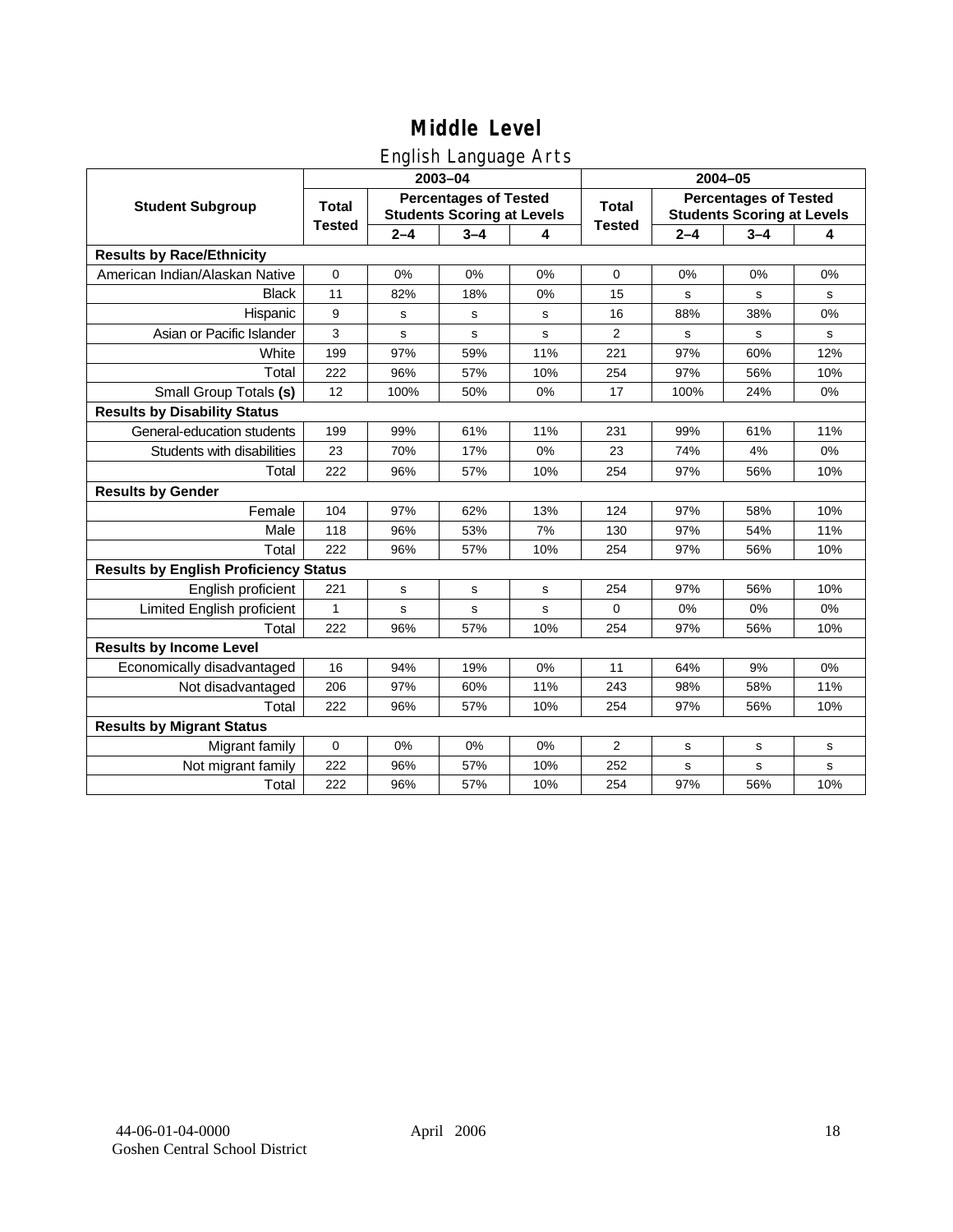### Mathematics

|                                              |               |         | 2003-04                                                           |             | 2004-05        |         |                                                                   |     |  |
|----------------------------------------------|---------------|---------|-------------------------------------------------------------------|-------------|----------------|---------|-------------------------------------------------------------------|-----|--|
| <b>Student Subgroup</b>                      | <b>Total</b>  |         | <b>Percentages of Tested</b><br><b>Students Scoring at Levels</b> |             | <b>Total</b>   |         | <b>Percentages of Tested</b><br><b>Students Scoring at Levels</b> |     |  |
|                                              | <b>Tested</b> | $2 - 4$ | $3 - 4$                                                           | 4           | <b>Tested</b>  | $2 - 4$ | $3 - 4$                                                           | 4   |  |
| <b>Results by Race/Ethnicity</b>             |               |         |                                                                   |             |                |         |                                                                   |     |  |
| American Indian/Alaskan Native               | $\mathbf 0$   | 0%      | 0%                                                                | 0%          | $\mathbf 0$    | 0%      | 0%                                                                | 0%  |  |
| <b>Black</b>                                 | 10            | 60%     | 60%                                                               | 0%          | 15             | s       | s                                                                 | s   |  |
| Hispanic                                     | 10            | s       | s                                                                 | s           | 16             | 88%     | 69%                                                               | 0%  |  |
| Asian or Pacific Islander                    | 3             | s       | s                                                                 | S           | $\overline{2}$ | s       | s                                                                 | s   |  |
| White                                        | 199           | 93%     | 74%                                                               | 17%         | 219            | 95%     | 82%                                                               | 17% |  |
| Total                                        | 222           | 92%     | 74%                                                               | 16%         | 252            | 95%     | 79%                                                               | 15% |  |
| Small Group Totals (s)                       | 13            | 100%    | 77%                                                               | 8%          | 17             | 100%    | 47%                                                               | 6%  |  |
| <b>Results by Disability Status</b>          |               |         |                                                                   |             |                |         |                                                                   |     |  |
| General-education students                   | 199           | 97%     | 79%                                                               | 18%         | 230            | 98%     | 84%                                                               | 17% |  |
| Students with disabilities                   | 23            | 48%     | 30%                                                               | 0%          | 22             | 64%     | 18%                                                               | 5%  |  |
| Total                                        | 222           | 92%     | 74%                                                               | 16%         | 252            | 95%     | 79%                                                               | 15% |  |
| <b>Results by Gender</b>                     |               |         |                                                                   |             |                |         |                                                                   |     |  |
| Female                                       | 104           | 93%     | 80%                                                               | 15%         | 123            | 96%     | 80%                                                               | 17% |  |
| Male                                         | 118           | 91%     | 69%                                                               | 16%         | 129            | 95%     | 78%                                                               | 14% |  |
| Total                                        | 222           | 92%     | 74%                                                               | 16%         | 252            | 95%     | 79%                                                               | 15% |  |
| <b>Results by English Proficiency Status</b> |               |         |                                                                   |             |                |         |                                                                   |     |  |
| English proficient                           | 219           | s       | $\mathbf s$                                                       | $\mathbf s$ | 252            | 95%     | 79%                                                               | 15% |  |
| Limited English proficient                   | 3             | s       | s                                                                 | S           | $\Omega$       | 0%      | 0%                                                                | 0%  |  |
| Total                                        | 222           | 92%     | 74%                                                               | 16%         | 252            | 95%     | 79%                                                               | 15% |  |
| <b>Results by Income Level</b>               |               |         |                                                                   |             |                |         |                                                                   |     |  |
| Economically disadvantaged                   | 15            | 87%     | 60%                                                               | 0%          | 10             | 80%     | 10%                                                               | 0%  |  |
| Not disadvantaged                            | 207           | 92%     | 75%                                                               | 17%         | 242            | 96%     | 81%                                                               | 16% |  |
| Total                                        | 222           | 92%     | 74%                                                               | 16%         | 252            | 95%     | 79%                                                               | 15% |  |
| <b>Results by Migrant Status</b>             |               |         |                                                                   |             |                |         |                                                                   |     |  |
| Migrant family                               | 0             | 0%      | 0%                                                                | 0%          | $\overline{2}$ | s       | s                                                                 | s   |  |
| Not migrant family                           | 222           | 92%     | 74%                                                               | 16%         | 250            | s       | s                                                                 | s   |  |
| Total                                        | 222           | 92%     | 74%                                                               | 16%         | 252            | 95%     | 79%                                                               | 15% |  |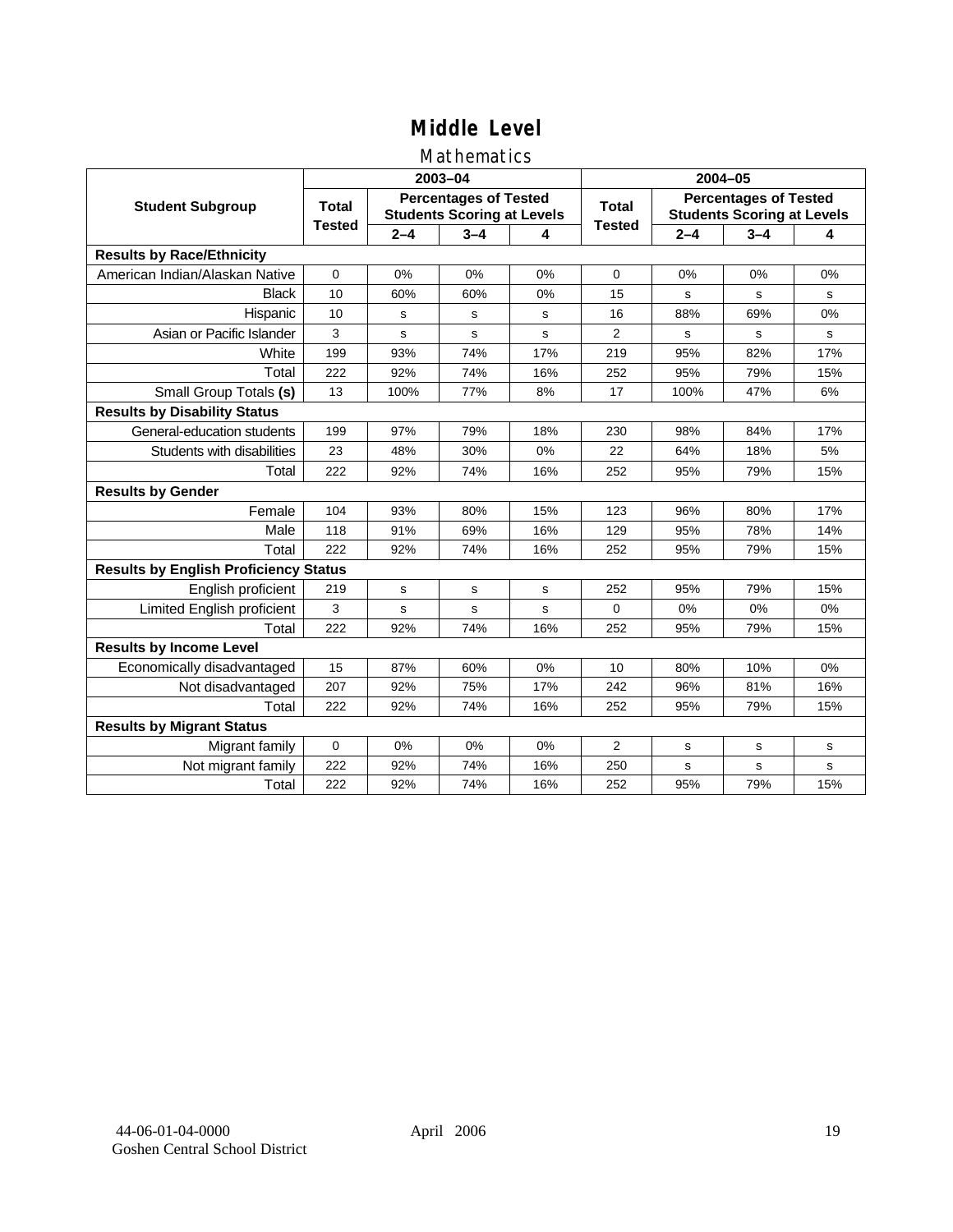#### Science

|                                              |                |         | 2003-04                                                           |             | 2004-05        |         |                                                                   |             |
|----------------------------------------------|----------------|---------|-------------------------------------------------------------------|-------------|----------------|---------|-------------------------------------------------------------------|-------------|
| <b>Student Subgroup</b>                      | <b>Total</b>   |         | <b>Percentages of Tested</b><br><b>Students Scoring at Levels</b> |             | <b>Total</b>   |         | <b>Percentages of Tested</b><br><b>Students Scoring at Levels</b> |             |
|                                              | <b>Tested</b>  | $2 - 4$ | $3 - 4$                                                           | 4           | <b>Tested</b>  | $2 - 4$ | $3 - 4$                                                           | 4           |
| <b>Results by Race/Ethnicity</b>             |                |         |                                                                   |             |                |         |                                                                   |             |
| American Indian/Alaskan Native               | $\Omega$       | 0%      | 0%                                                                | 0%          | $\mathbf 0$    | 0%      | 0%                                                                | 0%          |
| <b>Black</b>                                 | 11             | 73%     | 55%                                                               | 9%          | 15             | 100%    | 73%                                                               | 13%         |
| Hispanic                                     | 10             | s       | s                                                                 | s           | 15             | s       | s                                                                 | s           |
| Asian or Pacific Islander                    | 3              | s       | s                                                                 | s           | $\overline{2}$ | s       | s                                                                 | s           |
| White                                        | 192            | 99%     | 90%                                                               | 41%         | 211            | 98%     | 91%                                                               | 59%         |
| Total                                        | 216            | 98%     | 89%                                                               | 38%         | 243            | 98%     | 90%                                                               | 54%         |
| Small Group Totals (s)                       | 13             | 100%    | 100%                                                              | 23%         | 17             | 94%     | 82%                                                               | 29%         |
| <b>Results by Disability Status</b>          |                |         |                                                                   |             |                |         |                                                                   |             |
| General-education students                   | 196            | 99%     | 93%                                                               | 42%         | 224            | 99%     | 94%                                                               | 58%         |
| Students with disabilities                   | 20             | 85%     | 50%                                                               | 0%          | 19             | 84%     | 42%                                                               | 11%         |
| Total                                        | 216            | 98%     | 89%                                                               | 38%         | 243            | 98%     | 90%                                                               | 54%         |
| <b>Results by Gender</b>                     |                |         |                                                                   |             |                |         |                                                                   |             |
| Female                                       | 101            | 99%     | 93%                                                               | 39%         | 119            | 97%     | 87%                                                               | 47%         |
| Male                                         | 115            | 97%     | 85%                                                               | 37%         | 124            | 98%     | 92%                                                               | 61%         |
| Total                                        | 216            | 98%     | 89%                                                               | 38%         | 243            | 98%     | 90%                                                               | 54%         |
| <b>Results by English Proficiency Status</b> |                |         |                                                                   |             |                |         |                                                                   |             |
| English proficient                           | 214            | s       | $\mathbf s$                                                       | $\mathbf s$ | 243            | 98%     | 90%                                                               | 54%         |
| Limited English proficient                   | $\overline{2}$ | s       | s                                                                 | s           | 0              | 0%      | 0%                                                                | 0%          |
| Total                                        | 216            | 98%     | 89%                                                               | 38%         | 243            | 98%     | 90%                                                               | 54%         |
| <b>Results by Income Level</b>               |                |         |                                                                   |             |                |         |                                                                   |             |
| Economically disadvantaged                   | 14             | 100%    | 93%                                                               | 7%          | 11             | 91%     | 55%                                                               | 0%          |
| Not disadvantaged                            | 202            | 98%     | 89%                                                               | 40%         | 232            | 98%     | 91%                                                               | 57%         |
| Total                                        | 216            | 98%     | 89%                                                               | 38%         | 243            | 98%     | 90%                                                               | 54%         |
| <b>Results by Migrant Status</b>             |                |         |                                                                   |             |                |         |                                                                   |             |
| Migrant family                               | $\mathbf 0$    | 0%      | 0%                                                                | 0%          | 2              | s       | s                                                                 | s           |
| Not migrant family                           | 216            | 98%     | 89%                                                               | 38%         | 241            | s       | s                                                                 | $\mathbf s$ |
| Total                                        | 216            | 98%     | 89%                                                               | 38%         | 243            | 98%     | 90%                                                               | 54%         |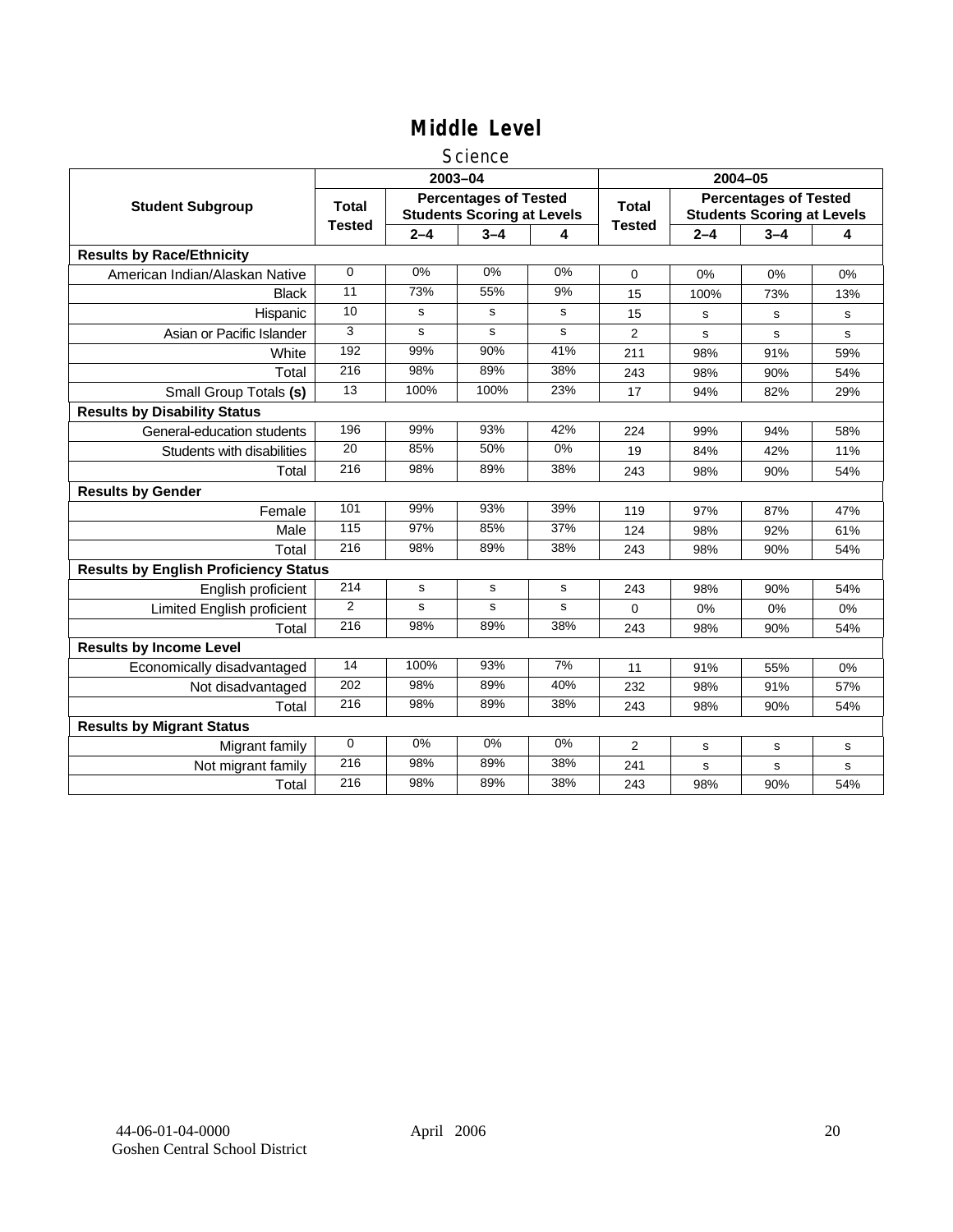## **2000 and 2001 High School Cohorts**

General-education students who first entered ninth grade in 2000 or 2001 must score 55 or higher on Regents English and mathematics examinations to graduate. During the phase-in of the Regents examination graduation requirements, all students (with district board of education approval) may qualify for a local diploma by earning a score of 55–64 on the required Regents examinations; a score of 65 or higher is required for a Regents diploma. Students with disabilities and certain students with a Section 504 Accommodation Plan may qualify for a local diploma by passing Regents competency tests. The data in these tables show the performance of the cohorts as of June 30<sup>th</sup> of the fourth year after first entering grade 9.

#### **Performance on the English Assessment Requirement for Graduation**

|                                              | 2000 Cohort                  |                          |               |                   |                                  | 2001 Cohort     |                          |              |                   |                                  |
|----------------------------------------------|------------------------------|--------------------------|---------------|-------------------|----------------------------------|-----------------|--------------------------|--------------|-------------------|----------------------------------|
| <b>Student Subgroup</b>                      |                              | <b>Count of Students</b> |               |                   | <b>Percent</b><br><b>Meeting</b> |                 | <b>Count of Students</b> |              |                   | <b>Percent</b><br><b>Meeting</b> |
|                                              | <b>Students</b><br>in Cohort | by Score                 |               |                   |                                  | <b>Students</b> | by Score                 |              |                   |                                  |
|                                              |                              | <b>Regents</b>           |               | Pass-             | Gradu-                           | in              | <b>Regents</b>           |              | Pass-             | Gradua-                          |
|                                              |                              | $55 -$<br>64             | $65 -$<br>100 | ed<br><b>RCTs</b> | ation<br>Require-<br>ment        | <b>Cohort</b>   | $55 -$<br>64             | $65-$<br>100 | ed<br><b>RCTs</b> | tion<br>Require-<br>ment         |
| <b>Results by Race/Ethnicity</b>             |                              |                          |               |                   |                                  |                 |                          |              |                   |                                  |
| American Indian/Alaskan Native               | 0                            | 0                        | $\mathbf 0$   | 0                 | 0%                               | $\mathbf{1}$    | $\mathbf s$              | $\mathbf s$  | s                 | s                                |
| <b>Black</b>                                 | 12                           | $\overline{2}$           | 10            | $\overline{0}$    | 100%                             | 6               | $\mathbf{0}$             | 5            | $\overline{0}$    | 83%                              |
| Hispanic                                     | 8                            | $\overline{2}$           | 5             | 0                 | 88%                              | 4               | s                        | s            | s                 | s                                |
| Asian or Pacific Islander                    | $\Omega$                     | $\mathbf 0$              | $\mathbf{0}$  | $\overline{0}$    | 0%                               | 4               | s                        | $\mathbf{s}$ | s                 | s                                |
| White                                        | 158                          | $\overline{12}$          | 134           | 0                 | 92%                              | 171             | 8                        | 154          | 4                 | 97%                              |
| Total                                        | 178                          | 16                       | 149           | 0                 | 93%                              | 186             | 8                        | 165          | 5                 | 96%                              |
| Small Group Totals (s)                       | 0                            | 0                        | 0             | $\overline{0}$    | 0%                               | 9               | 0                        | 6            | 1                 | 78%                              |
| <b>Results by Disability Status</b>          |                              |                          |               |                   |                                  |                 |                          |              |                   |                                  |
| General-education students                   | 163                          | 12                       | 143           | 0                 | 95%                              | 167             | 5                        | 160          | 0                 | 99%                              |
| Students with disabilities                   | 15                           | 4                        | 6             | 0                 | 67%                              | 19              | 3                        | 5            | 5                 | 68%                              |
| Total                                        | 178                          | 16                       | 149           | 0                 | 93%                              | 186             | 8                        | 165          | 5                 | 96%                              |
| <b>Results by Gender</b>                     |                              |                          |               |                   |                                  |                 |                          |              |                   |                                  |
| Female                                       | 94                           | 12                       | 76            | 0                 | 94%                              | 102             | 3                        | 94           | $\overline{2}$    | 97%                              |
| Male                                         | 84                           | 4                        | 73            | 0                 | 92%                              | 84              | 5                        | 71           | 3                 | 94%                              |
| Total                                        | 178                          | 16                       | 149           | 0                 | 93%                              | 186             | 8                        | 165          | 5                 | 96%                              |
| <b>Results by English Proficiency Status</b> |                              |                          |               |                   |                                  |                 |                          |              |                   |                                  |
| English proficient                           | 178                          | 16                       | 149           | 0                 | 93%                              | 186             | 8                        | 165          | 5                 | 96%                              |
| Limited English proficient                   | 0                            | $\mathbf 0$              | $\Omega$      | 0                 | 0%                               | $\Omega$        | 0                        | 0            | 0                 | 0%                               |
| Total                                        | 178                          | 16                       | 149           | $\Omega$          | 93%                              | 186             | 8                        | 165          | 5                 | 96%                              |
| <b>Results by Income Level</b>               |                              |                          |               |                   |                                  |                 |                          |              |                   |                                  |
| Economically disadvantaged                   | $\mathbf 0$                  | $\pmb{0}$                | $\mathbf{0}$  | 0                 | 0%                               | $\Omega$        | 0                        | $\mathbf 0$  | 0                 | 0%                               |
| Not disadvantaged                            | 178                          | 16                       | 149           | 0                 | 93%                              | 186             | 8                        | 165          | 5                 | 96%                              |
| Total                                        | 178                          | 16                       | 149           | $\Omega$          | 93%                              | 186             | 8                        | 165          | 5                 | 96%                              |
| <b>Results by Migrant Status</b>             |                              |                          |               |                   |                                  |                 |                          |              |                   |                                  |
| Migrant family                               | 0                            | $\mathbf 0$              | $\mathbf 0$   | 0                 | 0%                               | 0               | 0                        | $\mathbf 0$  | 0                 | 0%                               |
| Not migrant family                           | 178                          | 16                       | 149           | 0                 | 93%                              | 186             | 8                        | 165          | 5                 | 96%                              |
| Total                                        | 178                          | 16                       | 149           | 0                 | 93%                              | 186             | 8                        | 165          | 5                 | 96%                              |

#### **after Four Years of High School**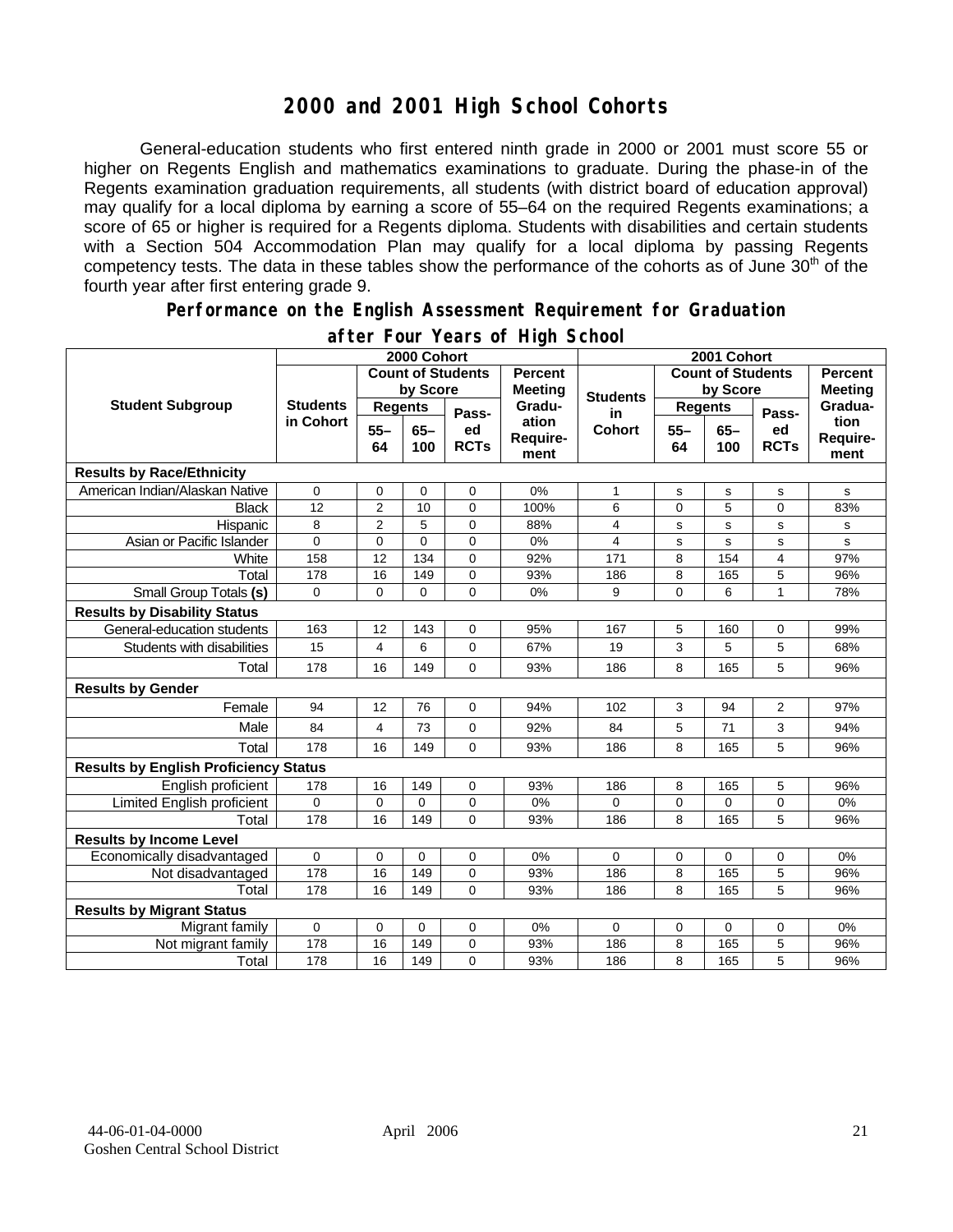#### **Performance on the Mathematics Assessment Requirement for Graduation after Four Years of High School**

|                                              | $\frac{1}{2}$ . $\frac{1}{2}$ . $\frac{1}{2}$ . $\frac{1}{2}$ . $\frac{1}{2}$ . $\frac{1}{2}$ . $\frac{1}{2}$ . $\frac{1}{2}$ . $\frac{1}{2}$<br>2000 Cohort |                                     |                |              |                          | 2001 Cohort           |                |                |                |                |
|----------------------------------------------|--------------------------------------------------------------------------------------------------------------------------------------------------------------|-------------------------------------|----------------|--------------|--------------------------|-----------------------|----------------|----------------|----------------|----------------|
| <b>Student Subgroup</b>                      |                                                                                                                                                              | <b>Count of Students</b><br>Percent |                |              | <b>Count of Students</b> |                       |                |                | <b>Percent</b> |                |
|                                              | <b>Students</b><br>in.<br>Cohort                                                                                                                             | by Score                            |                |              | <b>Meeting</b>           |                       | by Score       |                |                | <b>Meeting</b> |
|                                              |                                                                                                                                                              | <b>Regents</b>                      |                | Pass-        | Gradu-                   | <b>Students</b><br>in | Regents        |                | Pass-          | Gradua-        |
|                                              |                                                                                                                                                              | $55 -$                              | $65-$          | ed           | ation                    | <b>Cohort</b>         | $55 -$         | $65-$          | ed             | tion           |
|                                              |                                                                                                                                                              | 64                                  | 100            | <b>RCTs</b>  | Require-                 |                       | 64             | 100            | <b>RCTs</b>    | Require-       |
|                                              |                                                                                                                                                              |                                     |                |              | ment                     |                       |                |                |                | ment           |
| <b>Results by Race/Ethnicity</b>             |                                                                                                                                                              |                                     |                |              |                          |                       |                |                |                |                |
| American Indian/Alaskan Native               | 0                                                                                                                                                            | $\mathbf 0$                         | $\mathbf 0$    | 0            | 0%                       | 1                     | s              | $\mathbf S$    | s              | s              |
| <b>Black</b>                                 | 12                                                                                                                                                           | 5                                   | 5              | 0            | 83%                      | 6                     | 0              | 5              | $\Omega$       | 83%            |
| Hispanic                                     | 8                                                                                                                                                            | $\overline{2}$                      | $\overline{4}$ | $\mathbf{1}$ | 88%                      | 4                     | s              | s              | s              | s              |
| Asian or Pacific Islander                    | $\overline{0}$                                                                                                                                               | $\mathbf 0$                         | $\Omega$       | $\Omega$     | 0%                       | 4                     | s              | s              | s              | s              |
| White                                        | 158                                                                                                                                                          | 14                                  | 121            | 5            | 89%                      | 171                   | 3              | 156            | 3              | 95%            |
| Total                                        | 178                                                                                                                                                          | 21                                  | 130            | 6            | 88%                      | 186                   | 3              | 168            | 4              | 94%            |
| Small Group Totals (s)                       | $\Omega$                                                                                                                                                     | $\Omega$                            | $\Omega$       | 0            | 0%                       | 9                     | $\Omega$       | $\overline{7}$ | $\mathbf{1}$   | 89%            |
| <b>Results by Disability Status</b>          |                                                                                                                                                              |                                     |                |              |                          |                       |                |                |                |                |
| General-education students                   | 163                                                                                                                                                          | 21                                  | 124            | 0            | 89%                      | 167                   | 2              | 161            | 0              | 98%            |
| Students with disabilities                   | 15                                                                                                                                                           | 0                                   | 6              | 6            | 80%                      | 19                    | 1              | $\overline{7}$ | 4              | 63%            |
| Total                                        | 178                                                                                                                                                          | 21                                  | 130            | 6            | 88%                      | 186                   | 3              | 168            | 4              | 94%            |
| <b>Results by Gender</b>                     |                                                                                                                                                              |                                     |                |              |                          |                       |                |                |                |                |
| Female                                       | 94                                                                                                                                                           | 15                                  | 63             | 2            | 85%                      | 102                   | $\overline{2}$ | 92             | 2              | 94%            |
| Male                                         | 84                                                                                                                                                           | 6                                   | 67             | 4            | 92%                      | 84                    | $\mathbf{1}$   | 76             | $\overline{2}$ | 94%            |
| Total                                        | 178                                                                                                                                                          | 21                                  | 130            | 6            | 88%                      | 186                   | 3              | 168            | 4              | 94%            |
| <b>Results by English Proficiency Status</b> |                                                                                                                                                              |                                     |                |              |                          |                       |                |                |                |                |
| English proficient                           | 178                                                                                                                                                          | 21                                  | 130            | 6            | 88%                      | 186                   | 3              | 168            | 4              | 94%            |
| <b>Limited English proficient</b>            | $\mathbf 0$                                                                                                                                                  | $\mathbf 0$                         | $\Omega$       | 0            | 0%                       | $\Omega$              | 0              | $\Omega$       | 0              | 0%             |
| Total                                        | 178                                                                                                                                                          | 21                                  | 130            | 6            | 88%                      | 186                   | 3              | 168            | 4              | 94%            |
| <b>Results by Income Level</b>               |                                                                                                                                                              |                                     |                |              |                          |                       |                |                |                |                |
| Economically disadvantaged                   | 0                                                                                                                                                            | $\mathbf 0$                         | 0              | 0            | 0%                       | $\mathbf 0$           | $\mathbf 0$    | $\mathbf 0$    | 0              | 0%             |
| Not disadvantaged                            | 178                                                                                                                                                          | $\overline{21}$                     | 130            | 6            | 88%                      | 186                   | 3              | 168            | 4              | 94%            |
| Total                                        | 178                                                                                                                                                          | 21                                  | 130            | 6            | 88%                      | 186                   | 3              | 168            | 4              | 94%            |
| <b>Results by Migrant Status</b>             |                                                                                                                                                              |                                     |                |              |                          |                       |                |                |                |                |
| Migrant family                               | $\mathbf 0$                                                                                                                                                  | 0                                   | 0              | 0            | 0%                       | 0                     | 0              | $\mathbf 0$    | 0              | 0%             |
| Not migrant family                           | 178                                                                                                                                                          | 21                                  | 130            | 6            | 88%                      | 186                   | 3              | 168            | 4              | 94%            |
| Total                                        | 178                                                                                                                                                          | 21                                  | 130            | 6            | 88%                      | 186                   | 3              | 168            | 4              | 94%            |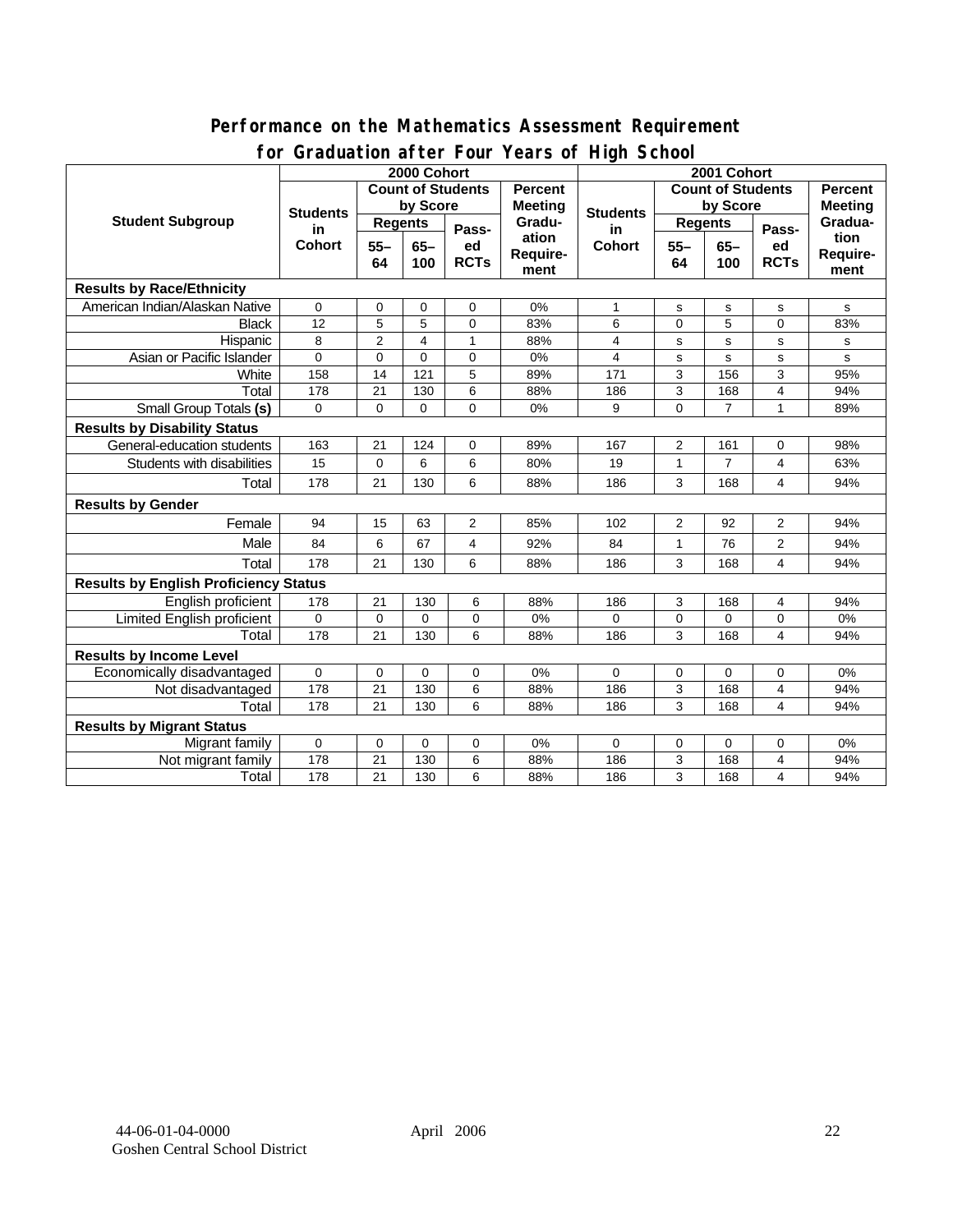## **Cohort Graduation Rates**

Students were counted as graduates if they earned a local diploma with or without a Regents endorsement by August 31<sup>st</sup> of the fourth year after first entering grade 9. The graduation-rate cohort includes students who transferred to general education development (GED) programs. These students were not counted in the district accountability cohort for English and mathematics.

|                                              | 1999 Cohort as of                |                    | 2000 Cohort as of                |                    |  |  |  |  |  |  |
|----------------------------------------------|----------------------------------|--------------------|----------------------------------|--------------------|--|--|--|--|--|--|
|                                              | August 31, 2003                  |                    | <b>August 31, 2004</b>           |                    |  |  |  |  |  |  |
| <b>Student Subgroup</b>                      | Graduation<br><b>Rate Cohort</b> | Graduation<br>Rate | Graduation<br><b>Rate Cohort</b> | Graduation<br>Rate |  |  |  |  |  |  |
| <b>Results by Race/Ethnicity</b>             |                                  |                    |                                  |                    |  |  |  |  |  |  |
| American Indian/Alaskan Native               | 0                                | 0%                 | 0                                | 0%                 |  |  |  |  |  |  |
| <b>Black</b>                                 | 6                                | 100%               | 13                               | 92%                |  |  |  |  |  |  |
| Hispanic                                     | 11                               | 91%                | 9                                | 89%                |  |  |  |  |  |  |
| Asian or Pacific Islander                    | 5                                | 100%               | $\Omega$                         | 0%                 |  |  |  |  |  |  |
| White                                        | 151                              | 95%                | 166                              | 89%                |  |  |  |  |  |  |
| Total                                        | 173                              | 95%                | 188                              | 89%                |  |  |  |  |  |  |
| Small Group Totals (s)                       | $\Omega$                         | 0%                 | 0                                | 0%                 |  |  |  |  |  |  |
| <b>Results by Disability Status</b>          |                                  |                    |                                  |                    |  |  |  |  |  |  |
| General-education students                   | 161                              | 95%                | 168                              | 92%                |  |  |  |  |  |  |
| Students with disabilities                   | 12                               | 92%                | 20                               | 60%                |  |  |  |  |  |  |
| Total                                        | 173                              | 95%                | 188                              | 89%                |  |  |  |  |  |  |
| <b>Results by Gender</b>                     |                                  |                    |                                  |                    |  |  |  |  |  |  |
| Female                                       | 86                               | 97%                | 98                               | 91%                |  |  |  |  |  |  |
| Male                                         | 87                               | 93%                | 90                               | 87%                |  |  |  |  |  |  |
| Total                                        | 173                              | 95%                | 188                              | 89%                |  |  |  |  |  |  |
| <b>Results by English Proficiency Status</b> |                                  |                    |                                  |                    |  |  |  |  |  |  |
| English proficient                           | 173                              | 95%                | 187                              | s                  |  |  |  |  |  |  |
| <b>Limited English proficient</b>            | $\Omega$                         | 0%                 | 1                                | S                  |  |  |  |  |  |  |
| Total                                        | 173                              | 95%                | 188                              | 89%                |  |  |  |  |  |  |
| <b>Results by Income Level</b>               |                                  |                    |                                  |                    |  |  |  |  |  |  |
| Economically disadvantaged                   | $\mathbf 0$                      | 0%                 | 0                                | 0%                 |  |  |  |  |  |  |
| Not disadvantaged                            | 173                              | 95%                | 188                              | 89%                |  |  |  |  |  |  |
| Total                                        | 173                              | 95%                | 188                              | 89%                |  |  |  |  |  |  |
| <b>Results by Migrant Status</b>             |                                  |                    |                                  |                    |  |  |  |  |  |  |
| Migrant family                               | 0                                | 0%                 | 1                                | s                  |  |  |  |  |  |  |
| Not migrant family                           | 173                              | 95%                | 187                              | S                  |  |  |  |  |  |  |
| Total                                        | 173                              | 95%                | 188                              | 89%                |  |  |  |  |  |  |